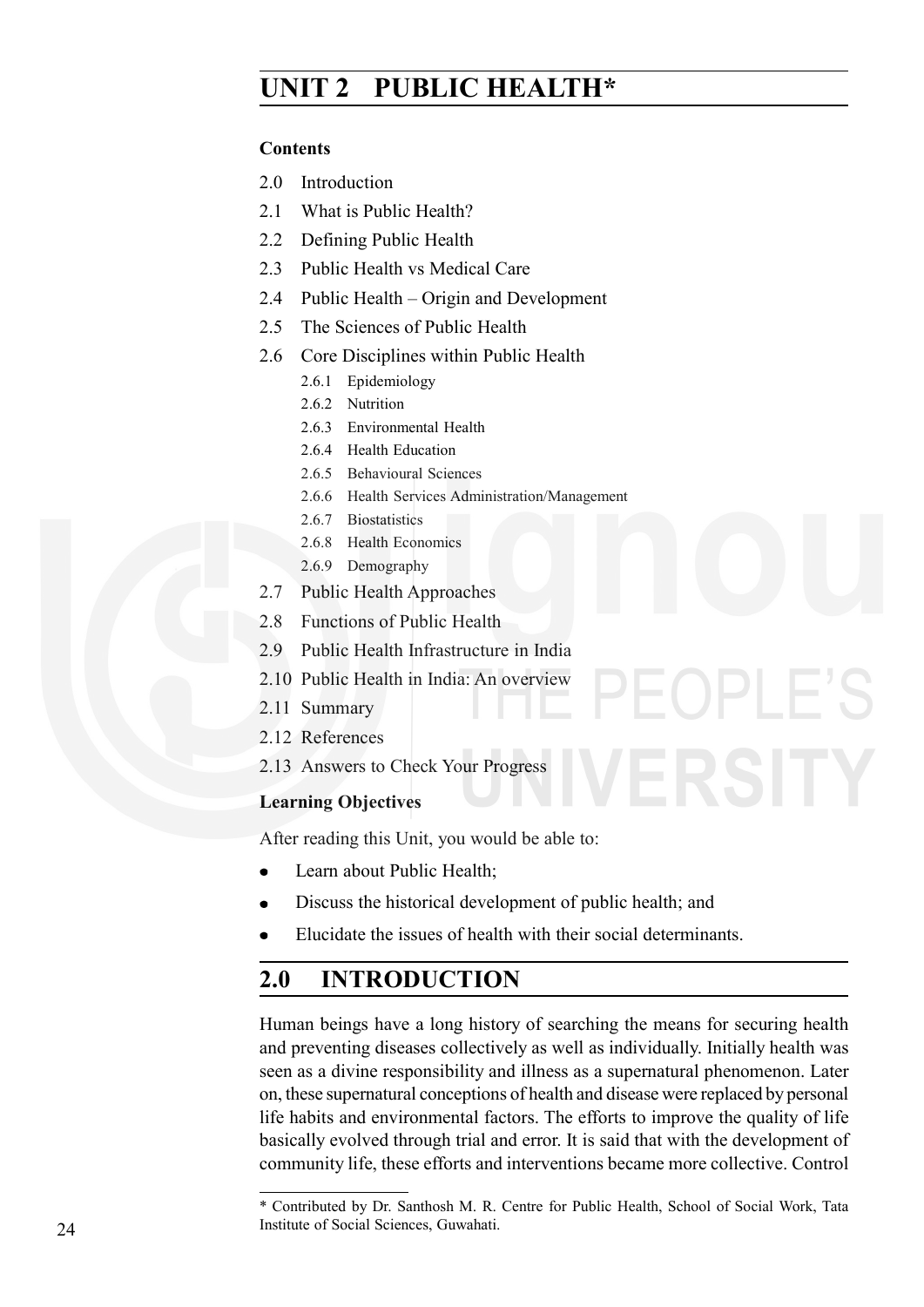of communicable diseases, provisioning of medical care, drinking water, and **Public Health** sanitation facilities are some of the examples of these organised efforts. The urbanisation and formation of nation states also influenced these interventions. Today, we know that the improvement in health requires a secure foundation in the basic requirements such as food, shelter, income, education, peace, a stable ecosystem and sustainable resources with the operating principles of equity and justice. In fact, the discipline of public health has played an important role in integrating all these aspects for achieving health.

We know that healthcare professionals help us deal with our health problems with the help of medicines and other measures. However, at times medical advice, when it is given at the individual level, is limited by circumstances outside doctors' control. There are causal factors beyond the purview of the medical practitioners. For example, tobacco use could be linked with cancer and that if we reduce the consumption of tobacco then we can reduce the cancer cases. However, a doctor has a limited role or no role in reducing the availability or banning of tobacco. Similarly, if we take the case of Covid-19, medical professionals have a limited role or no role in ensuring social/physical distancing in the community. In these kinds of situations, macro level policy interventions, such as banning of tobacco or implementation of national lockdown would be more desirable than other individual level interventions. Here, we would need to work at micro, meso and macro levels to introduce and implement social legislations and policy decisions. Many a times, we would also need to work both within and outside the health sector in order to deal with the health issues and problems. The point to be noted here is that there are domains of health which are beyond the purview of a doctor or medical professional and even an individual patient.

# **2.1 WHAT IS PUBLIC HEALTH?**

The term "Public health" is coined from two different terms, "public" and "health." The term 'public' has several meanings and connotations such as "community", Civic, "Municipal", "Free", "Open", "Unrestricted". The term public is also understood as something "not private. "If we look at the other term "Health" it is one of the most difficult terms to define. Health being a multidimensional concept can mean different things to different people. It is conceptualised as "freedom from any sickness or disease," "harmonious functioning of all body systems," "a feeling of "wholeness" and a happy frame of mind" etc. Health is conceptualised in distinctive ways as given in box 2.1. Researchers have found that our ideas of health and illness have an impact on our health attitudes and behaviour.

#### **Box 2.1: Various Conceptualisations of Health**

- health as something to be had  $\bullet$
- health as a state of doing  $\bullet$
- health as a state of being  $\bullet$
- health as not being ill  $\bullet$
- health as inner strength  $\bullet$
- health as a capacity to adjust adequately to their environment
- health as a functional capacity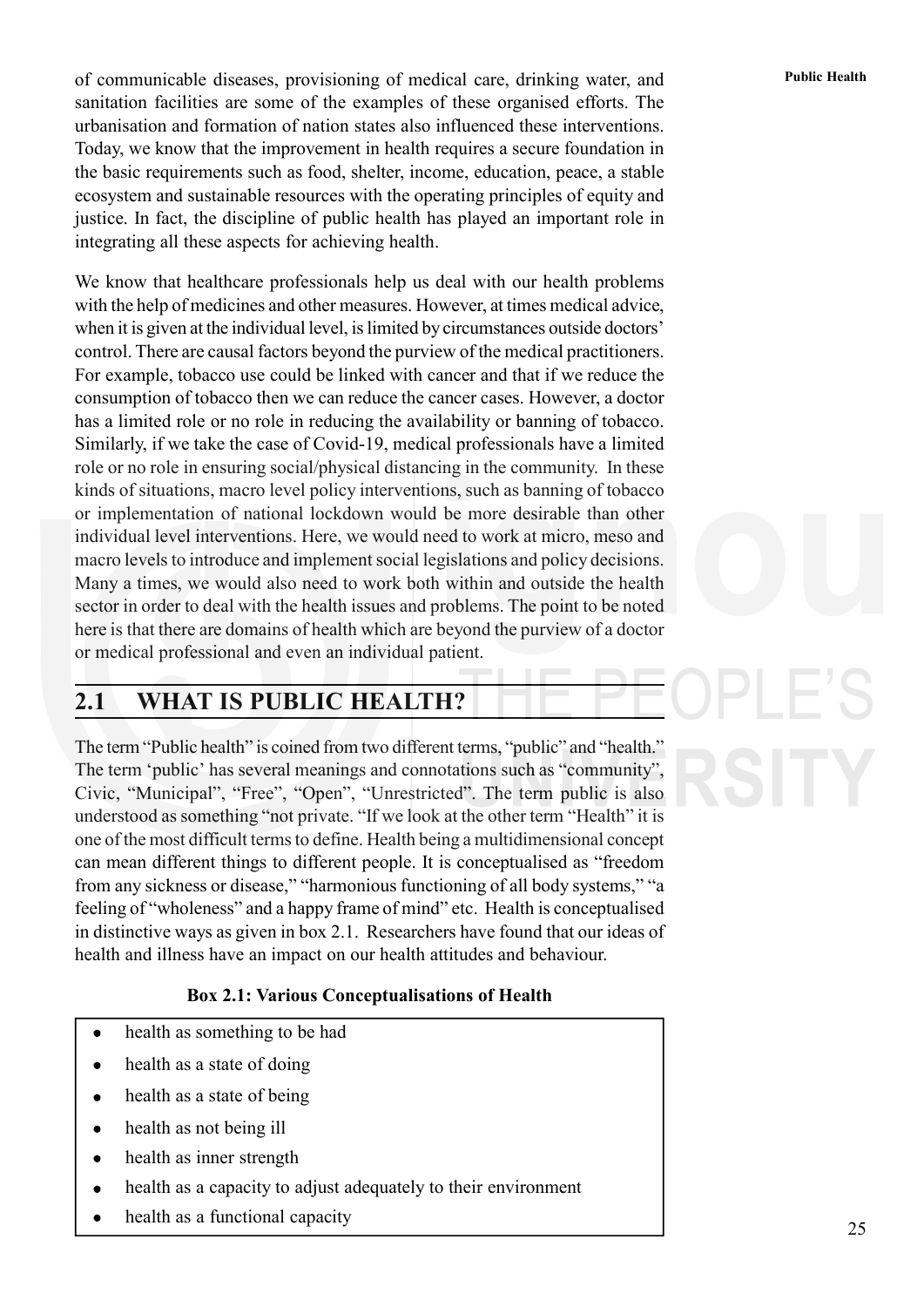- **Public Health** health **as physical fitness**, stamina
	- health as leading a healthy lifestyle  $\bullet$
	- health as a psychological concept
	- health as a reserve

In our normal life we use a trilogy of concepts — "illness," "disease," and "sickness" — interchangeably to refer to different aspects of ill health, however these terms have different connotations. Disease is defined as a condition/ pathological process that is diagnosed by a physician or other medical expert. Whereas, Illness is defined as the ill health the person identifies themselves with. Illness being a subjective phenomenon is often based on self reported mental or physical symptoms. Sickness, on the other hand, refers to social and cultural conceptions of the health condition. These include reactions such as fear or rejection, which influence how the patient reacts. According to Marshall Marinker (1975), disease is the pathological process, deviation from a biological norm. Illness is the patient's subjective experience of ill health, sometimes when no disease can be found. Sickness is the role negotiated by the patient with the society which is prepared to recognize and sustain the patient. A diagrammatic representation of trilogy is given in Figure 2.1.

> ILLNESS the subjective experience of symptoms, sufferings (Patient)

#### DISEASE

Biomedical representation of a conditon in terms of etiology, symptoms and biological explanations (Health professionals)

**SICKNESS** Social and cultural conceptions of the condition (Society)

#### **Fig. 2.1: Trilogy of "illness," "disease," and "sickness"**

(**Source:** Based On Marshall Marinker's 'Three modes of unhealth', https://jme.bmj.com/content/ medethics/1/2/81.full.pdf)

Here you can see that most of the conceptualisations about health and ill health revolve around individual's health. Taking from the above conceptualisations of health, there could also be ideas such as "functional capacity of larger communities/population" or "physical fitness of larger communities/population" etc. Just like there are conceptualisations to understand the health of the individuals, there are conceptualisations to understand the health of larger communities/ populations. There is enough body of knowledge and disciplinary specialisations to understand the health of the population at the macro level.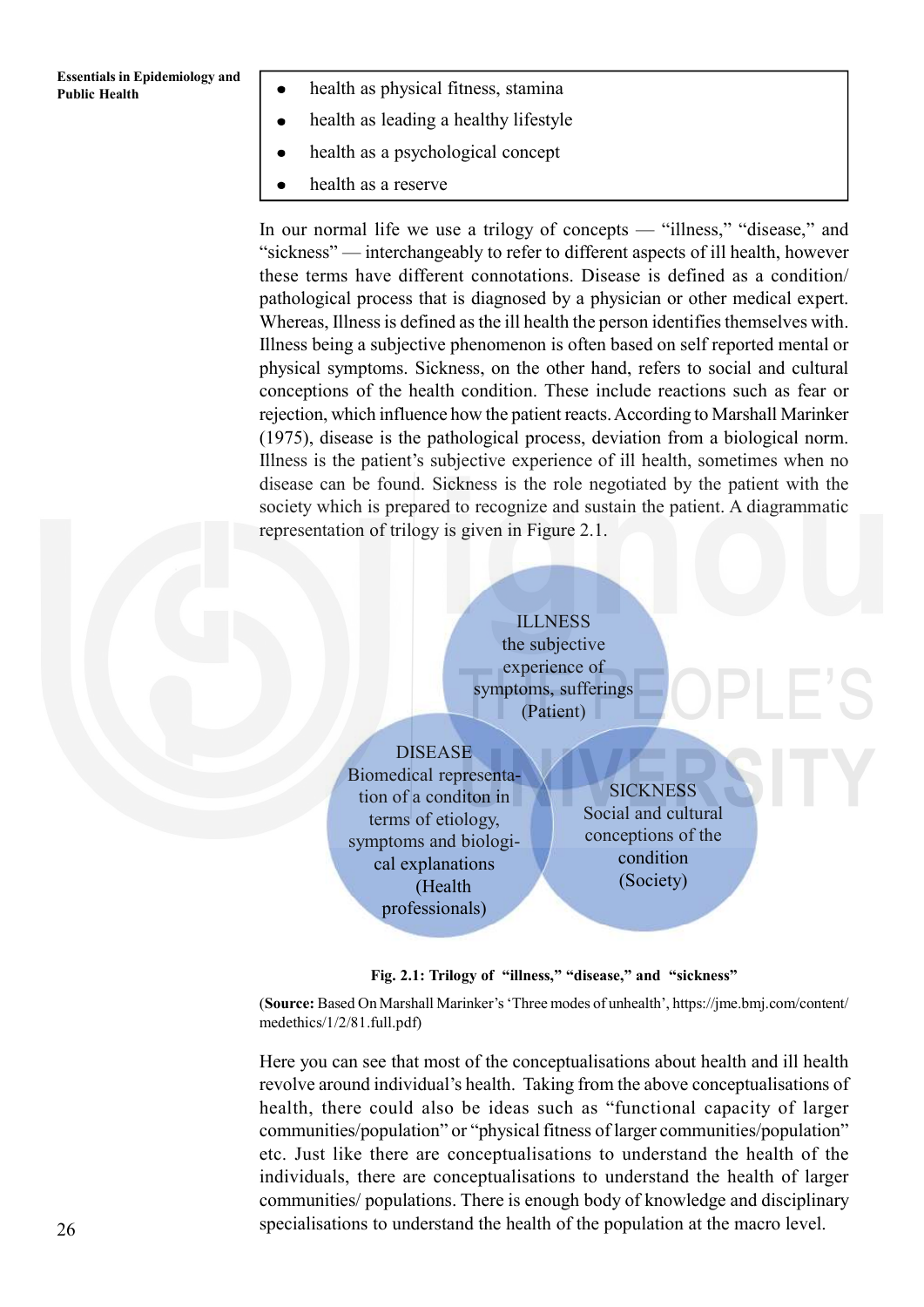Though many people have defined public health, there is a general agreement **Public Health** that 'Public health' is complex, multi-disciplinary and holistic. The term public health has various connotations. When we use the term 'public health' it can mean different things depending upon the context. Different terms are used to refer to the public health activities (Box 2.2). As shown in figure 2.2 Public health is used to refer: 1) a profession, 2) an academic discipline, 3) activities of the government and 4) health of the population.





**Fig. 2.2: Concept of Public Health**

# **2.2 DEFINING PUBLIC HEALTH**

In this section we shall go through various definitions of public health. Though many have defined public health, Winslow's definition of public health (Box 2.3) is considered to be the most acknowledged one.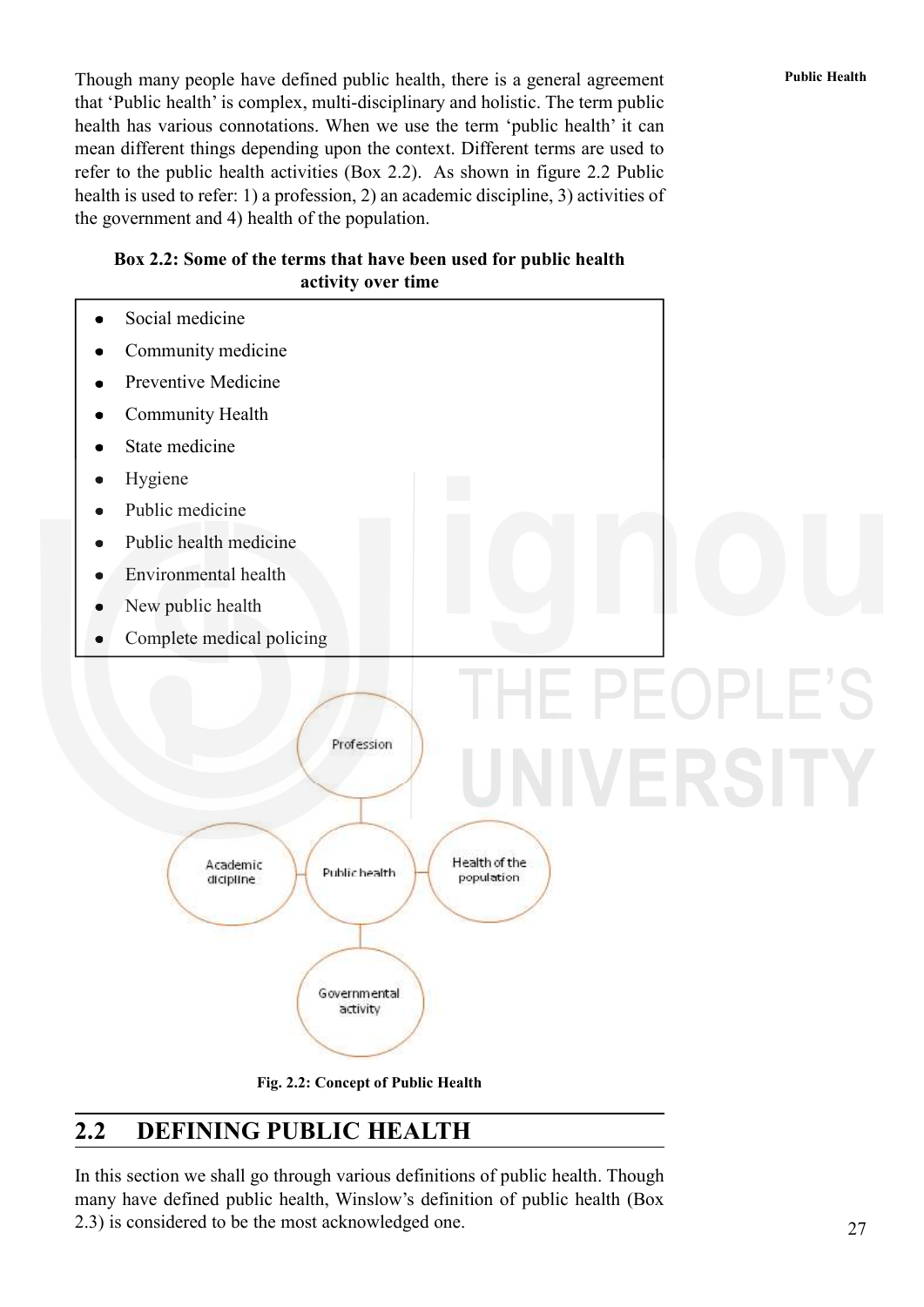**Essentials in Epidemiology and** According to World Health Organisation (2018) Public health refers to "all Public Health organized measures (whether public or private) to prevent disease, promote health, and prolong life among the population as a whole. Its activities aim to provide conditions in which people can be healthy and focus on entire populations, not on individual patients or diseases. Thus, public health is concerned with the total system and not only the eradication of a particular disease".

> Public health is defined as "the science and art of promoting and protecting health and well-being, preventing ill health and prolonging life through the organised efforts of society". (The UK Faculty of Public Health n.d.)

> Public Health is defined as "the art and science of preventing disease, prolonging life and promoting health through the organized efforts of society" (Acheson Report, 1988; WHO)

> Modeste (1996) defined public health as "the science and art of preventing disease, prolonging life, and promoting health and efficiency through organized community effort for the sanitation of the environment, control of communicable infections, education in personal hygiene, organization of medical and nursing services, and the development of the social machinery to ensure everyone a standard of living, adequate for the maintenance of health."

> "Public health is the science of protecting and improving the health of people and their communities. This work is achieved by promoting healthy lifestyles, researching disease and injury prevention, and detecting, preventing and responding to infectious diseases." (The Centers for Disease Control and Prevention (CDC. n.d.).

> Beaglehole and Bonita's book "Public Health at the Crossroads" (2004), defines public health as 'Collective action for sustained population-wide health improvement'. Broadly, Public health can be defined as the science of protecting the safety and improving the health of communities through education, policy making and research for disease and injury prevention.

> The Institute of Medicine in its report titled "The future of Public Health" notes that "public health is a coalition of professions united by their shared mission" as well as (by "their focus on disease prevention and health promotion; their prospective approach in contrast to the reactive focus of therapeutic medicine, and their common science, epidemiology" (IOM, 1988).

#### **Box 2.3: Winslow's Definition of Public Health**

In 1920, C. E. A. Winslow, professor of public health at Yale University, defined public health as follows: *"Public health is the Science and Art of (1) preventing disease, (2) prolonging life, and (3) promoting health and efficiency through organized community effort for:*

- a) the sanitation of the environment,
- b) the control of communicable infections,
- c) the education of the individual in personal hygiene,
- d) the organization of medical and nursing services for the early diagnosis and preventive treatment of disease, and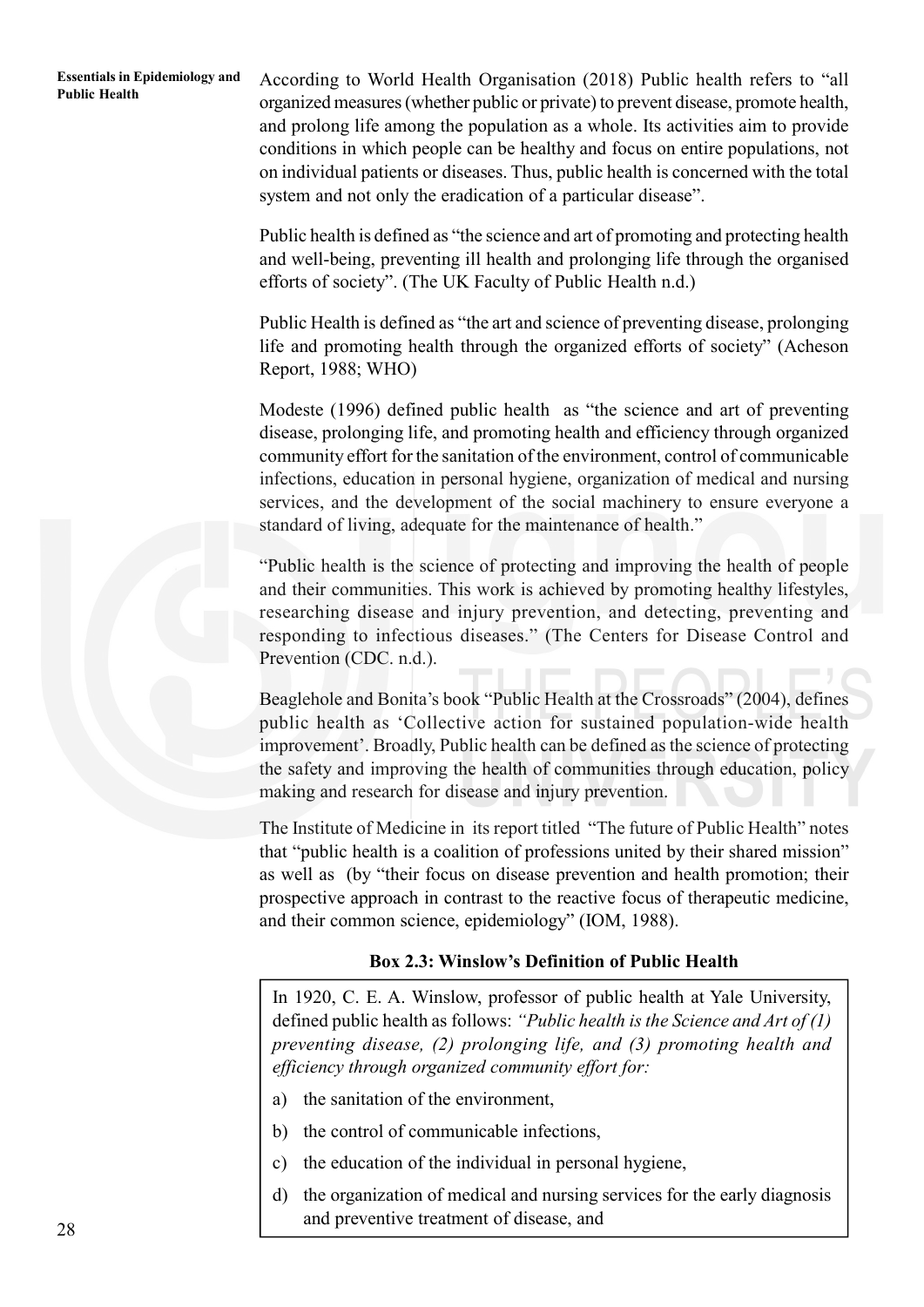e) the development of social machinery to ensure everyone a standard of living adequate for the maintenance of health, so organizing these benefits as to enable every citizen to enjoy his birth right of health and longevity."

#### **Box 2.4: What is not Public Health?**

#### **It is**,

- Not a single product or service provided by one type of health professional  $\bullet$ in one place
- Not a single specialty but inter/trans-disciplinary  $\bullet$
- A web of relationships among many different people and organizations about a wide variety of topics – a dynamic system!

#### **Check Your Progress**

1) What is Public Health?



# **2.3 PUBLIC HEALTH VS MEDICAL CARE**

Public health and its functions can be better understood if we compare and contrast it with medical practice. Medical care/medicine focuses on healing patients who are ill or injured. Here individuals are the target of service delivery. On the other hand, the public health is a major governmental and social activity, multidisciplinary in nature, and extending into almost all aspects of society. Important point to be noted here is that the key word is "health," not "medicine. Key focus is on prevention and not cure. While the medical practitioners treat





(**Source:** The Distinction between Public Health and Community/Social/Preventive Medicine. *J Public Health Pol* 6, 435–439 (1985). https://doi.org/10.2307/3342044)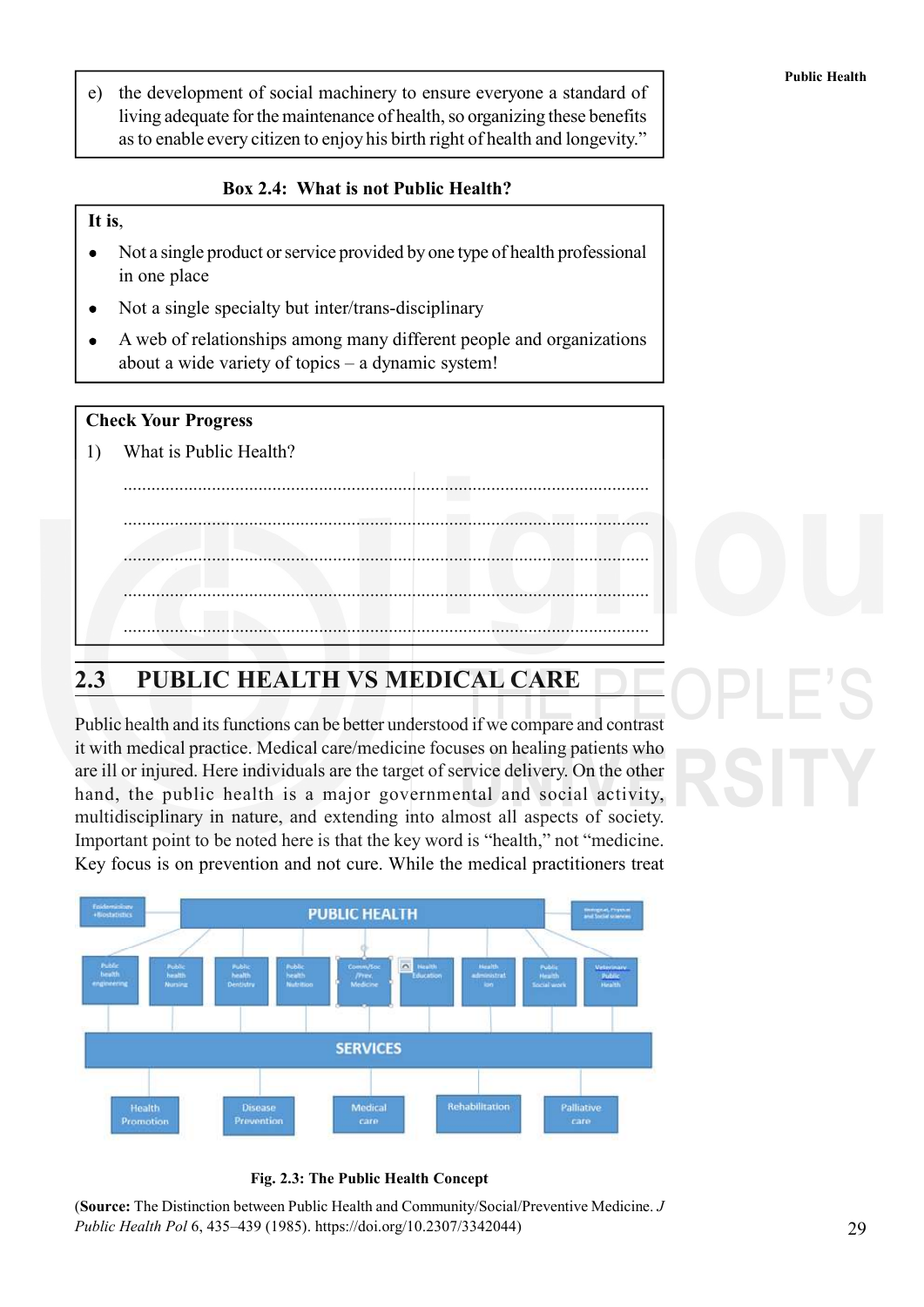**Essentials in Epidemiology and** people who are sick, public health professionals try to prevent people from getting Public Health sick or injured in the first place. Another point is that in public health, the universe of concern is the health of the public, not the discipline of medicine (Figure 2.3).

> In summary, medicine is more concerned with individual patients, whereas public health regards the larger community/population as its patient. Medical care is mostly dominated by the curative care whereas public health uses a balanced approach of integrating preventive, curative, promotive, rehabilitative and palliative dimensions of care.

# **2.4 PUBLIC HEALTH – ORIGIN AND DEVELOPMENT**

The history of public health is the history of interventions and efforts to secure health and preventing diseases at the population level. Our efforts to prevent deaths from epidemics have a long history, which goes back beyond the development of modern science. These efforts/interventions even include magicoreligious ones. In ancient times people largely attributed their illnesses and deaths to supernatural forces and also performed rituals in order to appease these supernatural forces so that they withdraw their wrath and cure diseases. For example, in India, there is a practice of worshiping '*sitalamata*,' a Hindu goddess of pox diseases. It is believed that she has the power to inflict smallpox and to cure it. These beliefs and practices are even continued today. According to Dorothy Porter, mysticism dominated many ancient health and healing cultures across the world.

Population-based focus of actions has its roots from the times of Hippocrates (Figure 2.4) (460 BC-370 BC) a Greek physician, who is considered to be one of the most outstanding figures in the history of medicine. Hippocratic medicine distanced itself from the religious and mystical traditions of healing. Hippocrates had the understanding that disease was a natural event, not caused by supernatural forces. Hippocrates' "Airs, waters and Places," a treatise on social medicine and hygiene stressed the importance of nonmedical factors in understanding the health of the population. Until the new sciences of bacteriology and immunology emerged well into the 19<sup>th</sup> century, Hippocrates's ideas provided a theoretical basis for understanding diseases in Europe and the world. Similarly, practitioners of Chinese medicine and Ayurveda in India (400 BCE) were also aware of the influences of season, diet, the winds and lifestyle for individual/ people's health.



**Fig. 2.4: Hippocrates** (**Source:** https://www.mdlinx.com/internal-medicine/article/1752)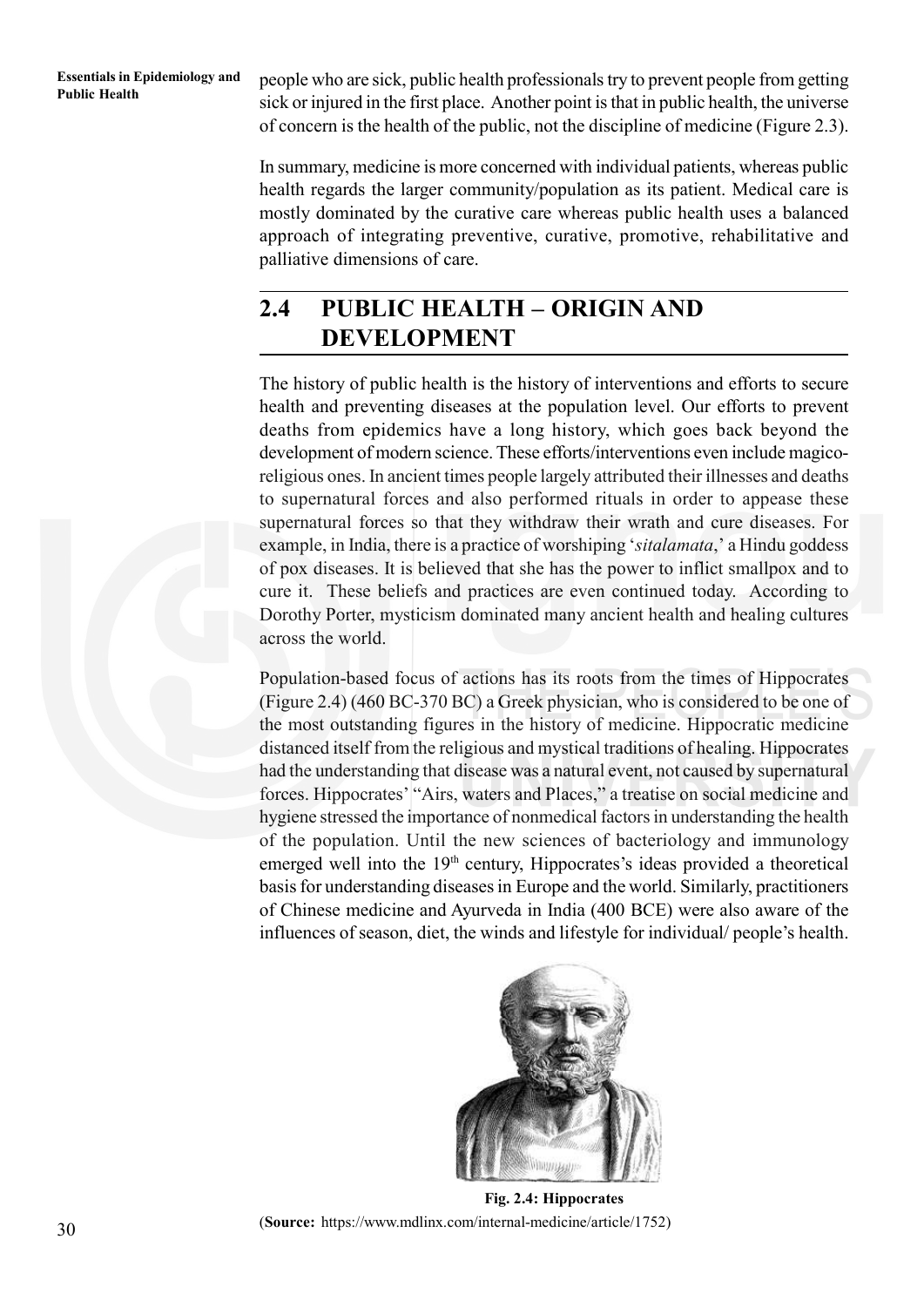Later on, in Europe two theories — Miasma Theory and Theory of Contagion-<br>**Public Health** provided the framework for public health practice till late nineteenth century. Miasma theory was propounded by Galen of Pergamon (129 AD-210AD), a physician, surgeon and philosopher in the Roman Empire. Theory of '*miasma*' or bad air causing disease postulated that vapour, mist, or 'bad air', originating from decomposing material (called *miasmata*) with its foul smell, would enter the body and cause disease. Surprisingly, even bloodletting was practiced to take out the malodorous and poisonous particles entered into the human body. In medieval Europe, bloodletting was the standard treatment for various diseases such as plague, smallpox, epilepsy and gout.

On the contrary, Contagion theory originated from the ancient practice of isolating people with illnesses. The contagion theory is based on the assumption that illness is contagious. In fact, the governments even introduced Quarantine laws (Quarantine laws in Venice in 1348 with lazaretto in 1423) to prevent the contagious diseases. These quarantine laws in a way infringed the individual rights of patients to protect the public. The practice of Isolation of individuals with plague, leprosy, smallpox, etc. was also based on the contagion theory. In recent times, during SARS epidemic (2003), and COVID-19 Pandemic (2020), the quarantine as a strategy was widely used to protect the larger public.

Historians of health and medicine report that for hundreds of years the 'miasma' theory competed with the theory of contagion. Later on, the miasma theory of disease, though debatable, became central to the new convention in Public Health practice. It prompted scientists to focus their attention on environmental factors as causes of diseases. This was contrary to practice of focusing on personal health and infection. Obviously, this understanding of disease causation warranted environmental intervention. Such an understanding also called for enhanced role for government in the environmental interventions. As a result, medieval councils in the Europe started controlling cities, sewage, food and waste. Some of the health historians argue that with these efforts, "the seeds of Public Health were being sown."

Germ theory, in medicine, is the theory that certain diseases are caused by the invasion of the body by microorganisms. The French chemist and microbiologist Louis Pasteur (Figure 2.5), the English surgeon Joseph Lister, and the German

physician Robert Koch (Figure 2.6) are considered to be the pioneers of germ theory. In the mid-19<sup>th</sup> century Pasteur proved that fermentation and putrefaction are caused by organisms in the air. Lister, in the 1860s revolutionized surgical practice by introducing sterilisation using carbolic acid (phenol) to exclude atmospheric germs. In the 1880s Koch identified the organisms that cause tuberculosis and cholera. The germ theory created a new understanding that certain microorganisms are the cause of a specific disease or disease process. Germ theory is considered to be a milestone towards the disease prevention in the history of public health.



**Fig. 2.5: Louis Pasteur** (**Source:** https://en.wikiquote.org/ wiki/Louis\_Pasteur)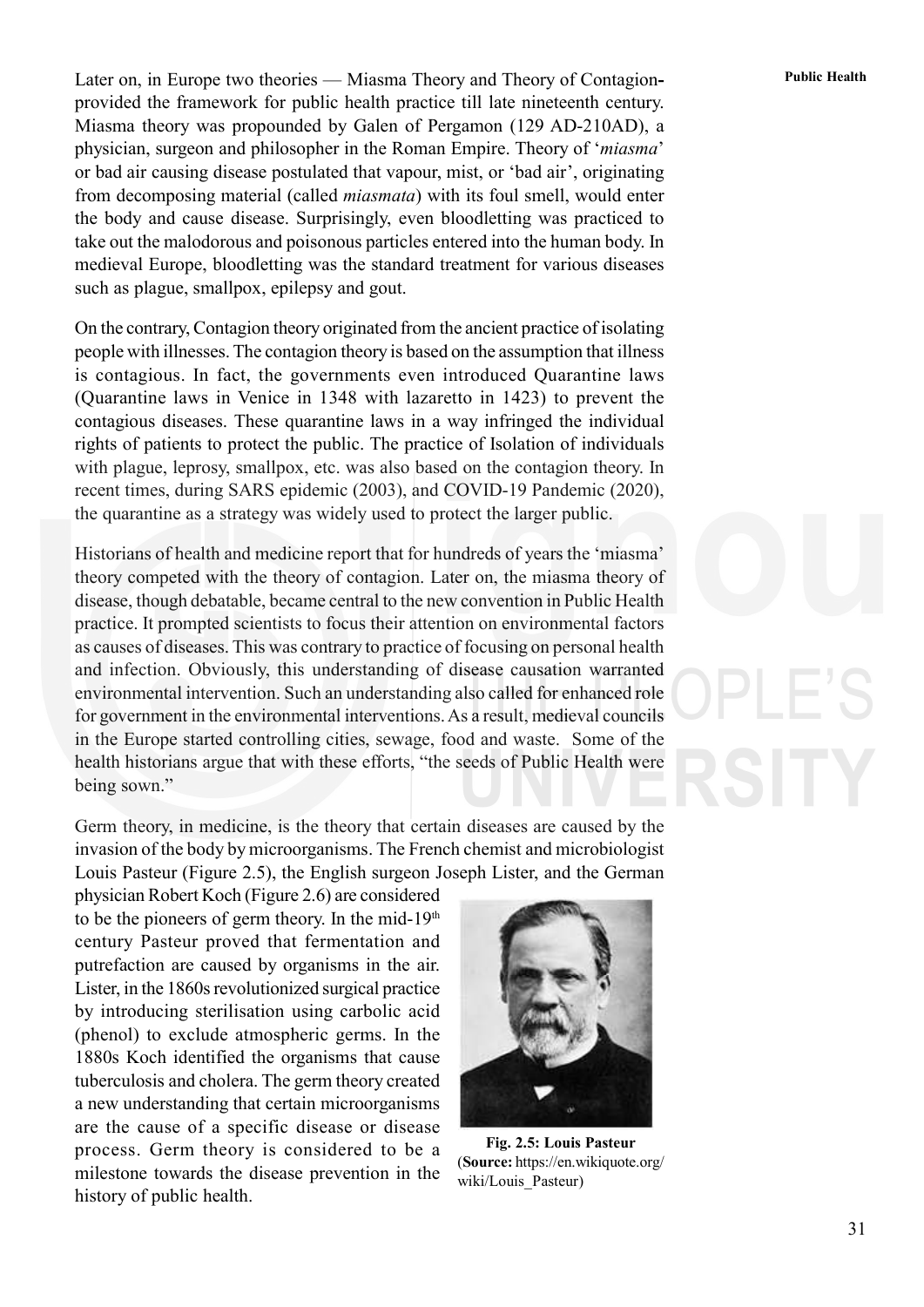**Essentials in Epidemiology and Public Health**



**Fig. 2.6: Robert Koch** (**Source:** https://www.britannica.com/biography/Robert-Koch)

**Vaccination** is another medical intervention that affected the health of the population. In 1796 Edward Jenner (Figure 2.7) an English country doctor demonstrated vaccination against smallpox. Based on his experience in inoculation and related works, Jenner induced immunity against small pox via exposure to a harmless related disease, cowpox. Jenner speculated that a bout of cowpox produced immunity against smallpox as he knew that milkmaids never caught smallpox. Jenner inserted pus taken from Sarah Nelmes, a milkmaid with cowpox, into a cut made in the arm of James Phipps, the son of his gardener. Several days later, when Jenner exposed the boy to smallpox, he was found to be immune. Jenner called his new method 'vaccination' after the Latin word for cow (vacca).



**Fig. 2.7: Edward Jenner**

(**Source:** 1749-1823) (https://circulatingnow.nlm.nih.gov/2018/08/07/edward-jenner-and-thehappy-immunity/)

In 1853, 30 years after Jenner's death, smallpox vaccination was made compulsory in England and Wales. Using vaccination, it took more than a century to eradicate the smallpox, a disease that killed millions of people. Vaccination has greatly reduced the burden of infectious diseases such as measles, whooping cough, tetanus, rubella, flu, polio, yellow fever, pneumococcal disease, and meningococcal disease.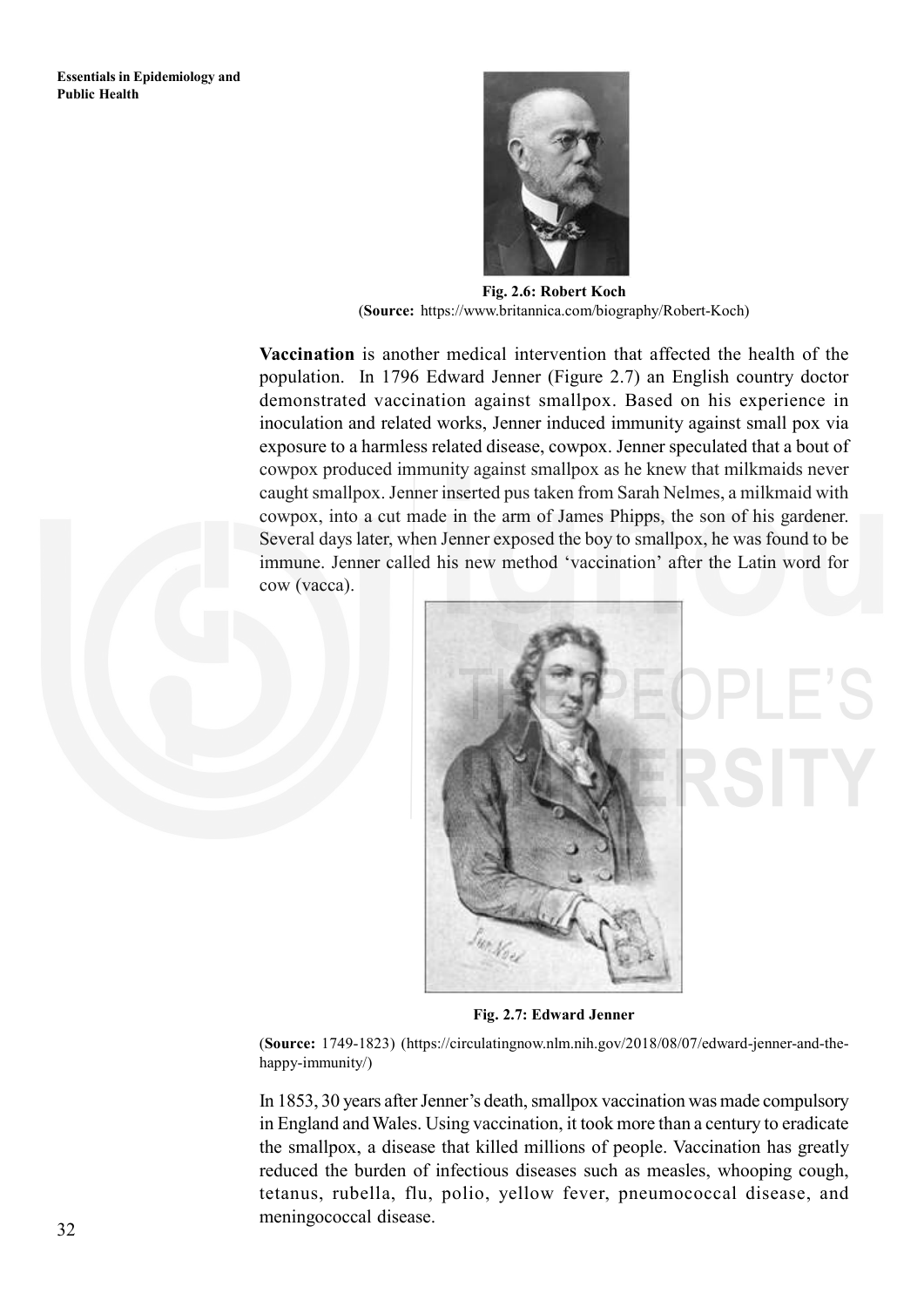**Vaccination:** The act of introducing a vaccine into the body to produce immunity to a specific disease.

**Immunization:** A process by which a person becomes protected against a disease through vaccination. This term is often used interchangeably with vaccination or inoculation.

**Source:** https://www.cdc.gov/vaccines/vac-gen/imz-basics.htm

The development of science and technology had its impact on health. For instance, the invention of microscope and consequent discovery of micro-organisms drastically changed the understanding of diseases and its causal agents. The newly emerged germ theory and existing contagion theory sowed the seeds of new paradigm for dealing with diseases. Germ theory, postulated by Louis Pasteur and Robert Koch, dominated the explanations of disease causations. It held the notion that microorganisms cause diseases and it is possible to control diseases using antibiotics and vaccines.

Emergence of Epidemiology as a new discipline also played an important role in the historical development of public health. Though, in 1662 John Graunt published "Natural and political observations …made upon bills of mortality" and established the field of epidemiology, it became a full-fledged science only in the  $19<sup>th</sup>$  century. In the middle of the  $18<sup>th</sup>$  century, James Lind's scurvy study; which hypothesised that scurvy was caused by lack of fruit intake, also contributed to the development of epidemiology. Though, Edward Jenner's inoculation with cowpox prevented smallpox in 1790s it did not give much insight into the causal factors of the disease.

However, the major push for epidemiological studies came with John Snow, a young surgeon-apothecary from Newcastle, who worked on Cholera. Snow's research on causes of cholera deaths led him to a water pump on the corner of Broad Street and Cambridge Street, at the epicentre of the epidemic. He found that nearly all the deaths had taken place within a short distance of the pump. Snow later used a dot map to illustrate the cluster of cholera cases around the pump. Snow also examined the sample water taken from these pumps under a microscope and found that it contained "white, flocculent particles." From this examination he theorised that the water from these pumps was the source of infection. Once Snow informed authorities about his findings regarding cholera deaths, they reluctantly agreed to remove the pump handle as an experiment and consequently, the spread of cholera dramatically stopped. Snow's intervention to combat cholera is seen as "a nail in the coffin of the miasma theory and a vindication of the new science of epidemiology." Later on, the science of epidemiology became an indispensable part of public health.

In 1842, Edwin Chadwick (Figure 2.8) published a report titled "The Sanitary Condition of the Labouring Population". Chadwick's report argued that impure water supplies, inefficient sewerage, and slum housing were causing the unnecessary and preventable deaths of about 60,000 people every year in the industrial towns. He felt that "the greatest proportion of the deaths of heads of families occurred from removable causes. The expense of public drainage, of

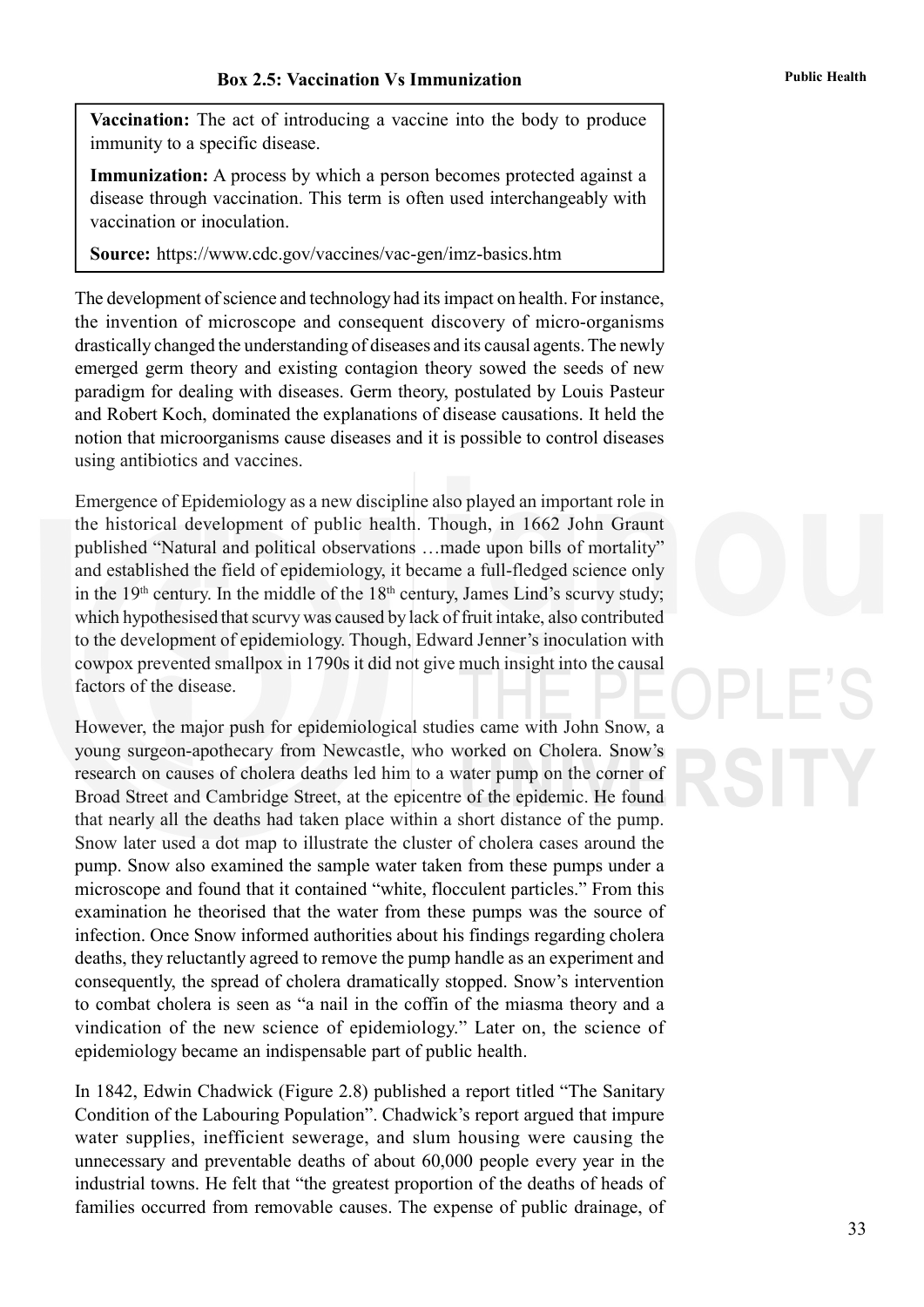**Essentials in Epidemiology and** supplies of water laid on in houses, and the removal of all refuse... would be a Public Health financial gain, as it would reduce the cost of sickness and premature death." The increasing industrialization and urbanization, also lead to the development of urban slums and unsanitary conditions and unsafe work places. In this context, the removal of filth from towns and cities became a major focus in the struggle against infectious diseases. Chadwick also suggested that the government should take the responsibility of providing piped water and removing sewage. Chadwick's report in fact triggered 'the great sanitary awakening' in Europe. The sanitary movement that followed thereafter was an important milestone in the history of public health.



**Fig. 2.8: Edwin Chadwick** (**Source:** 1800 –1890) (https://en.wikipedia.org/wiki/Edwin\_Chadwick)

Following the Chadwickian model, Lemuel Shattuck, a Massachusetts bookseller and statistician, conducted a survey on sanitary conditions and published "Report of the Massachusetts Sanitary Commission" in 1850. Shattuck's Report recommended a "Plan for a Sanitary Survey of the State," and a comprehensive public health system for the state. Shattuck report also recommended new census schedules; regular surveys of local health conditions; supervision of water supplies and waste disposal; special studies on specific diseases (including tuberculosis and alcoholism); education of health providers in preventive medicine; local sanitary associations for collecting and distributing information; and the establishment of a state board of health and local boards of health to enforce sanitary regulations. Shattuck's report is considered as one of the most farsighted and influential documents in the history of the public health. Even now, many of the principles and activities proposed by Shattuck are considered fundamental to public health practice. Most importantly, Shattuck also established the fundamental usefulness of keeping records and vital statistics for addressing the public health issues.

According to the book 'The future of public health,' "sanitation changed the way society thought about health. Illness came to be seen as an indicator of poor social and environmental conditions, as well as poor moral and spiritual conditions. Cleanliness was embraced as a path both to physical and moral health. Cleanliness, piety, and isolation were seen to be compatible and mutually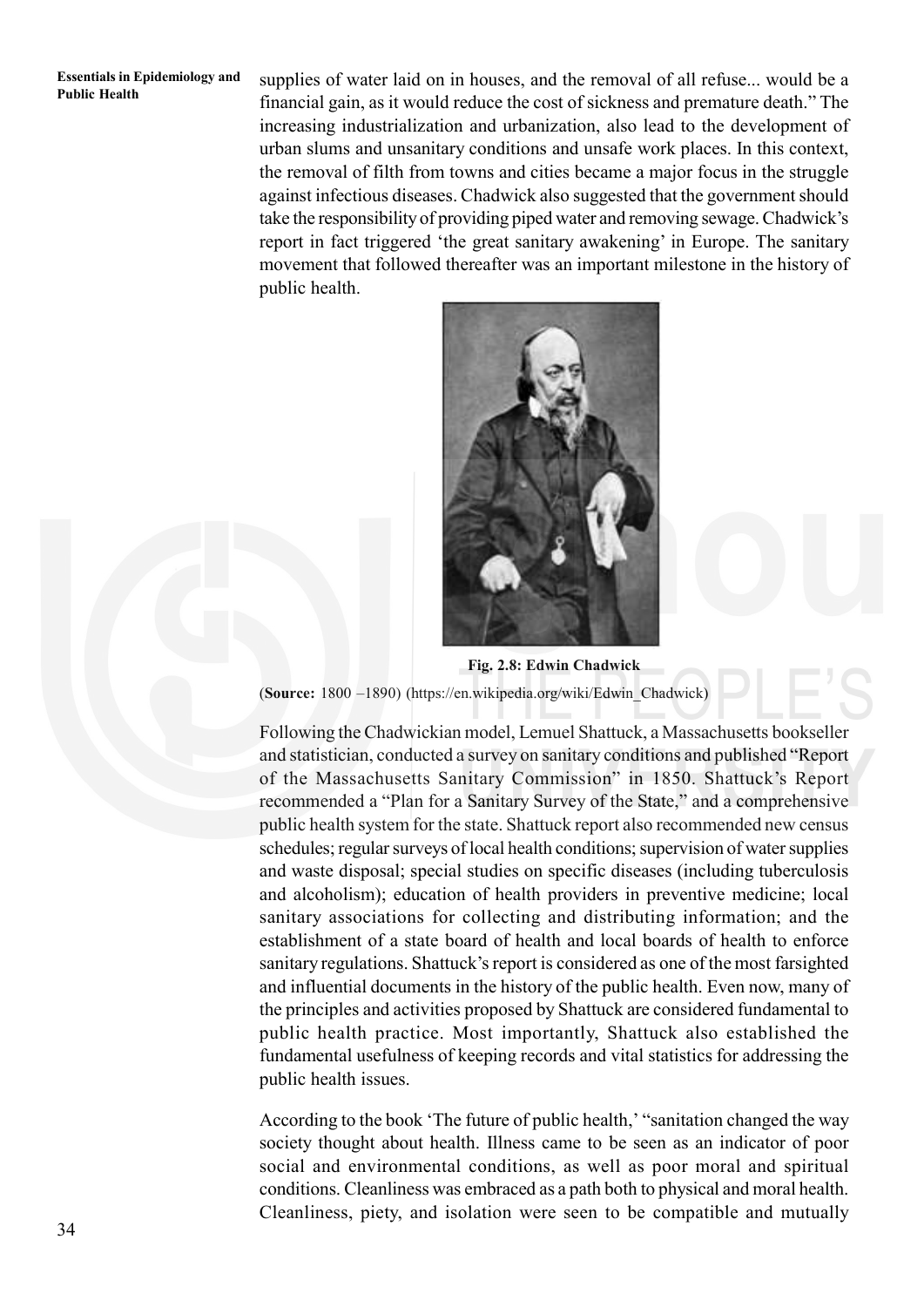**Public Health** reinforcing measures to help the public resist disease. At the same time, mental institutions became oriented toward "moral treatment" and cure" (IOM. 1988).

In the 20<sup>th</sup> Century the developments in anatomy, physiology, bacteriology and vaccination gave a new direction for managing the health of the population. This particular period in the history of medicine is known as "Bacteriological Era". The invention of penicillin and other antibiotics especially in the first half of the  $20<sup>th</sup>$  century gave the medical profession a new direction (see figure 2.9 for the timeline of discovery of antibiotics).





Governments with and without the support of international organisations such as World Health Organisation (WHO; established in  $7<sup>th</sup>$  April 1948) started launching national programmes to contain diseases such as Malaria and Tuberculosis. In the similar fashion, governments also launched immunisation programmes at a large scale. For Instance, with the support of vaccination campaigns, surveillance and prevention measures, small pox was eradicated by 1980 at the global level. According to Institute of Medicine (1988), "during the past 150 years, two factors have shaped the modern public health system: first, the growth of scientific knowledge about sources and means of controlling disease; second, the growth of public acceptance of disease control as both a possibility and a public responsibility."

The Alma-Ata Declaration of 1978 (Box 2.6) emerged as a major milestone of the  $20<sup>th</sup>$  century in the field of public health. The declaration identified primary health care as the key to the attainment of the goal of Health for All by 2000AD.

#### **Box 2.6: Alma Ata Declaration**

The Declaration of Alma-Ata was adopted at the International Conference on Primary Health Care, Alma Ata, Kazakhstan, 6–12 September 1978. It expressed the need for urgent action by all governments, all health and development workers, and the world community to protect and promote the health of all people of the world. The declaration clearly stated that "health, which is a state of complete physical, mental and social wellbeing, and not merely the absence of disease or infirmity, is a fundamental human right and that the attainment of the highest possible level of health is a most important world-wide social goal whose realization requires the action of many other social and economic sectors in addition to the health sector".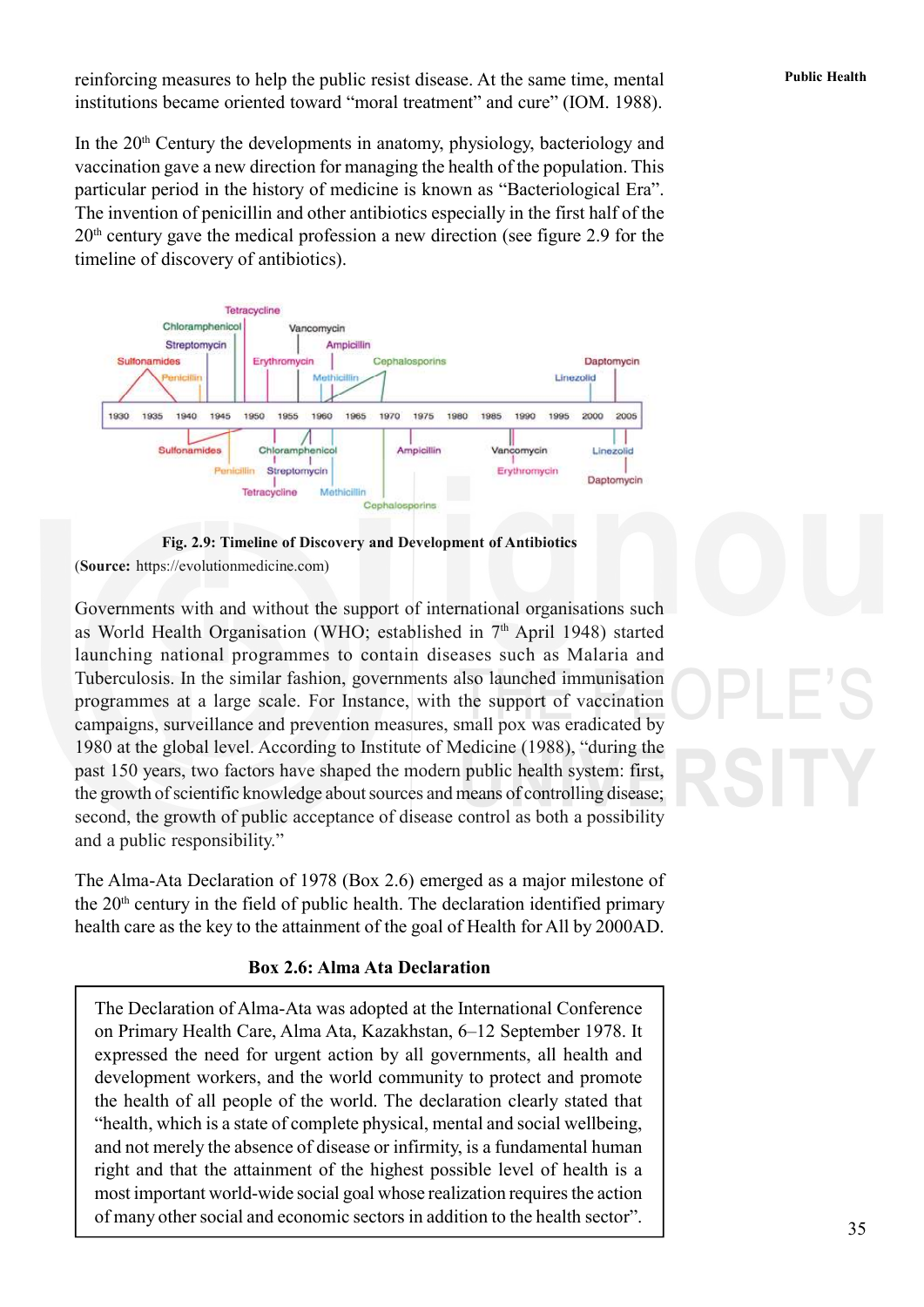**Public Health** It further stated that "Governments have a responsibility for the health of their people which can be fulfilled only by the provision of adequate health and social measures. A main social target of governments, international organizations and the whole world community in the coming decades should be the attainment by all peoples of the world by the year 2000 of a level of health that will permit them to lead a socially and economically productive life. Primary health care is the key to attaining this target as part of development in the spirit of social justice.

**Source:** https://www.who.int/publications/almaata\_declaration\_en.pdf

For many decades, the concept of public health was largely equated with the 'sanitary idea' of environmental reform. This idea also incorporated the methods of preventive medicine such as immunisation. Though, there have been considerable gains in terms of life expectancy and quality of life, many countries still faced the scourges of communicable diseases, as well as the pandemics of non-communicable diseases such as diabetes and cancer. In the changing context, new conceptualisation of health and disease also emerged. The realisation that health and disease is complex and they are rooted in social, physical, and cultural environment in which people lived, gave rise to the "social model of health." This model also advocated a multi-causal approach to health and illness. The social model of health considers a wide range of factors that influence health and wellbeing, such as environmental, economic, political, social and cultural. The current practice of public health is largely based on the social model of health. The contributions of Rene Dubos (distinguished American microbiologist and eminent medical historian), Thomas McKeown (British Medical Historian) and Ivan Illich (Croatian-Austrian philosopher and critic of the institutions of modern Western culture) in the 1960s and 70s also played also an important role in the development of social model of health. For instance, McKeown attributed the modern rise in the world population from the 1700s to broad economic and social changes rather than to medical interventions.

#### **Box 2.7: Key Terms**

**Clinical Care**: Prevention, treatment, and management of illness and the preservation of mental and physical well-being through the services offered by medical and allied health professions; also known as health care.

**Public Health Systems:** It refers to all public, private, and voluntary entities that contribute to the delivery of essential public health services within a jurisdiction. The public health system includes: 1) Public health agencies at state and local levels, 2) Healthcare providers, 3) Public safety agencies, 4) Human service and charity organizations, 5) Education and youth development organizations, 6) Recreation and arts-related organizations, 7) Economic and philanthropic organizations, and 8) Environmental agencies and organizations.

**An Epidemic or Outbreak:** Occurrence in a community or region of cases of an illness, specific health-related behaviour, or other health-related event clearly in excess of normal expectancy. Both terms are used interchangeably; however, epidemic usually refers to a larger geographic distribution of illness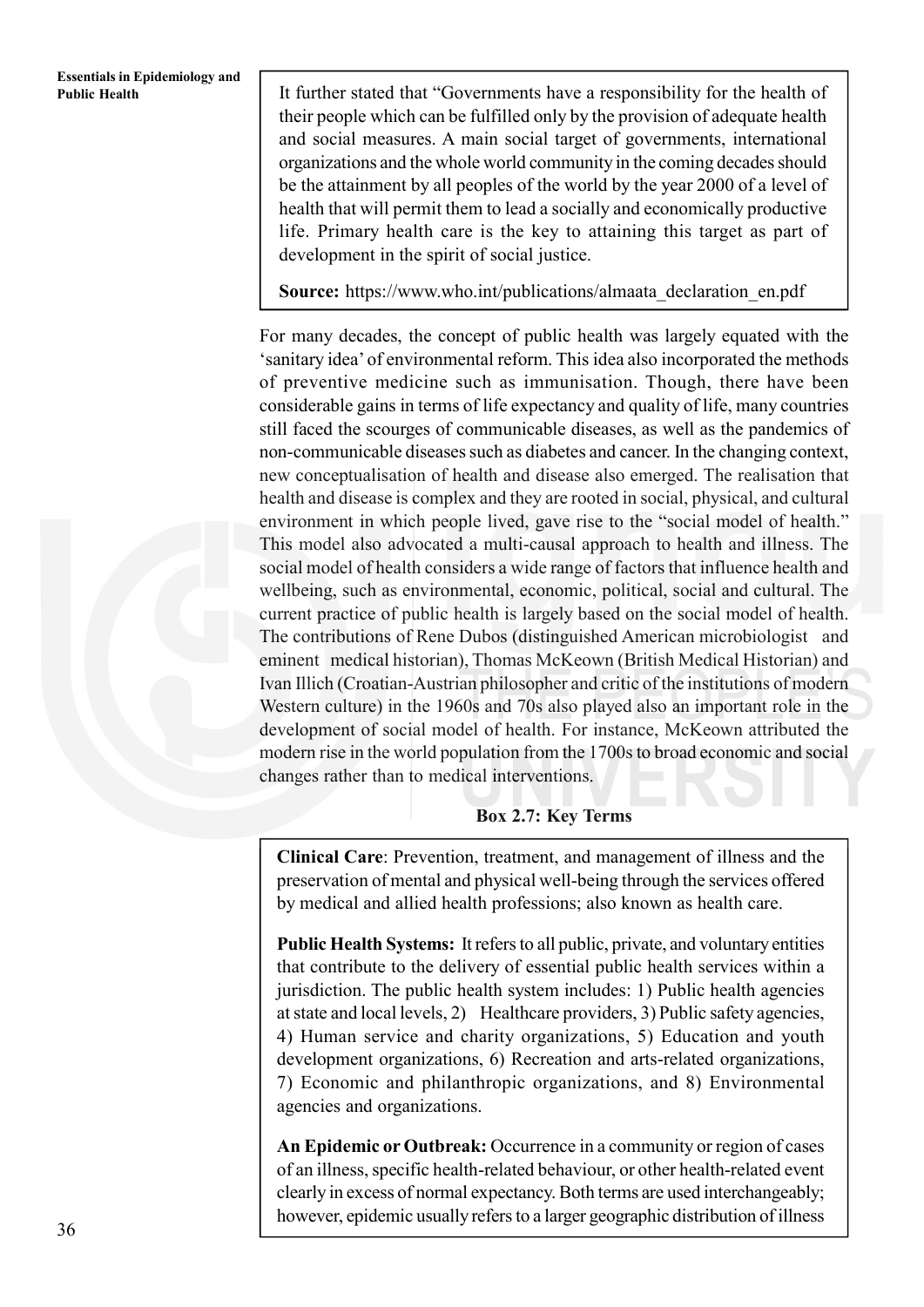**Public Health-related events. An outbreak is a greater-than-anticipated increase** in the number of endemic cases. The term outbreak also can be used to refer to even a single case in a new area. If it's not quickly controlled, an outbreak can become an epidemic. Therefore, an epidemic affects a large number of people within a community, population, or region.

**A Pandemic:** An epidemic of disease that has spread across a large region; for instance, multiple continents, or even worldwide. For example, In the beginning COVID-19 was limited to Wuhan, China, then it was an epidemic. However, the massive geographical spread turned covid-19 into a pandemic.

**An Endemic:** A disease that is constantly present in a region or population. Usually the term is used to refer to something that belongs to a particular people or country. For example, Malaria in Africa countries.

.................................................................................................................

.................................................................................................................

.................................................................................................................

.................................................................................................................

.................................................................................................................



2) What are the old theories of disease causation?

# **2.5 THE SCIENCES OF PUBLIC HEALTH**

This section briefly introduces the sciences of public health. It is important to remember the aspect of multi/interdisciplinarity of public health is crucial to the concept. Health being multifactorial, multidimensional, and multifaceted requires a multidisciplinary team work to address the problems and issues at the population level. Many professional disciplines are involved in the public health practice. It also requires disciplinary knowledge of both physical and social sciences. Therefore, the scientific knowledge on which public health is based spans a broad range of professional disciplines. Today, public health involves the application of many different disciplines: Biology, Psychology, Computer science, Sociology, Medicine, Economics, Geography, Anthropology, Public Policy/Health Policy, Mathematics, Engineering, Business, Education.

# **2.6 CORE DISCIPLINES WITHIN PUBLIC HEALTH**

The goal of public health is the biological, physical, and mental well-being of all members of society. To achieve this broad challenging goal, public health professionals need to have a wide range of disciplinary understanding. This multi/ interdisciplinary/ understanding is required to anticipate, identify and prevent problems, identify strategies to resolve these problems, implement these strategies, and finally, evaluate their effectiveness. The details of core disciplines of public health are given below: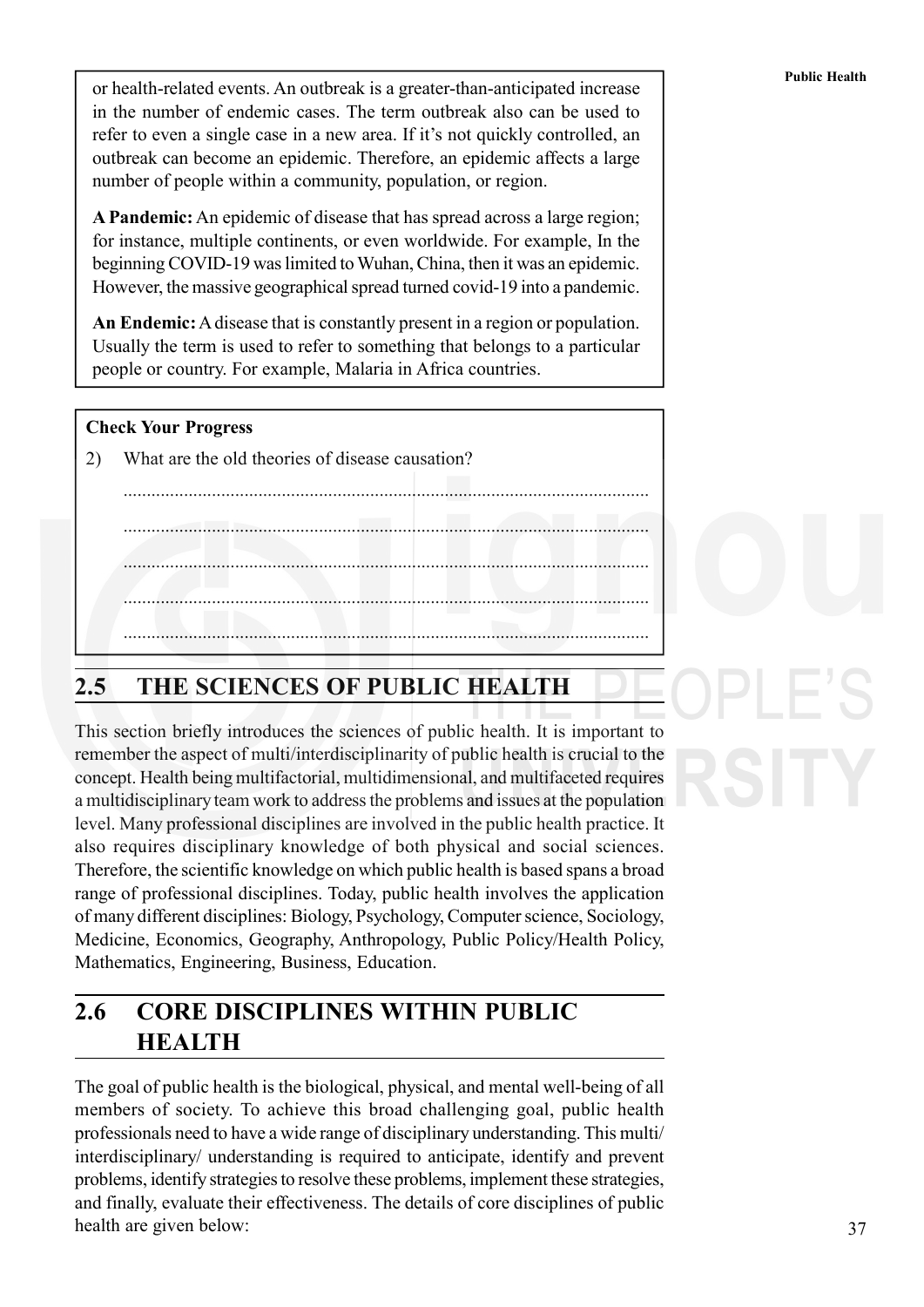**Essentials in Epidemiology and Essentials in Epidemiology and 2.6.1 Epidemiology**<br>Public Health

It is the study of frequency, distribution, and determinants of health-related states or events in specified populations, and the application of this study to the control of health problems. Epidemiologists examine the 5 W's: diagnosis or health event (what), person (who), place (where), time (when), and causes, risk factors, and modes of transmission (why/how).

## **2.6.2 Nutrition**

It is the science of food, the nutrients and other substances therein, their action, interaction and balance in relation to health and disease. Nutrition science also includes the study of behaviour and social factors related to food choices.

## **2.6.3 Environmental Health**

This core discipline of public health draws strongly on the natural sciences. Environmental health scientists monitor the levels of contaminants in the environment and seek to understand the impact of environmental factors on health.

## **2.6.4 Health Education**

Health education is a social science that draws from the biological, environmental, psychological, physical and medical sciences to promote health and prevent disease, disability and premature death through education-driven voluntary behaviour change activities. Health education is any combination of learning experiences designed to help individuals and communities improve their health, by increasing their knowledge or influencing their attitudes.

## **2.6.5 Behavioural Science**

It is a branch of science (such as psychology, sociology, or anthropology) that deals primarily with human action and often seeks to generalize about human behaviour in society. With the knowledge about human interaction, decision making, and group processes public health professionals persuade people to make healthy choices. Both in the theory and practice, health education and behavioural sciences are closely interrelated.

#### **2.6.6 Health Services Administration/Management**

This discipline is all about getting people to work harmoniously together and to make efficient use of resources in order to achieve objectives. Health Services Administration involves planning, directing, and coordinating medical and health services. The business of health care is the domain of health service managers.

## **2.6.7 Biostatistics**

It is the application of statistics to biological and medical problems. Statistical methodologies are among the most important tools used by researchers in any fields especially when you are dealing with problems of the larger population.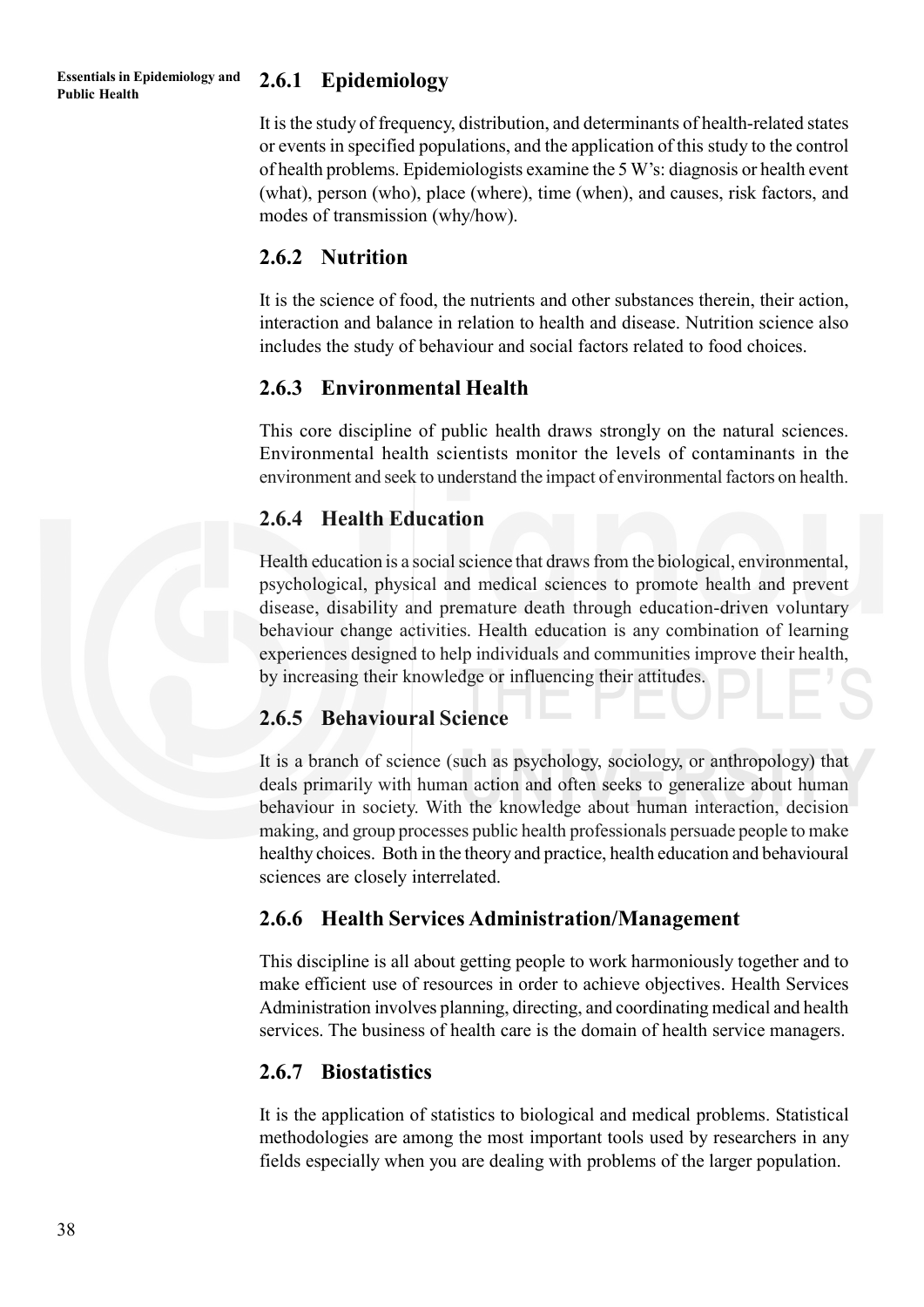## **Public Health 2.6.8 Health Economics**

It is concerned with the alternative uses of resources in the health services sector and with the efficient utilization of economic resources such as human resource, material and financial resources.

#### **2.6.9 Demography**

It is the study of population, especially with reference to size and density, fertility, mortality, growth, age distribution, migration, and the interaction of all those with social and economic conditions.

# **2.7 PUBLIC HEALTH APPROACHS**

As opposed to clinical approach; which focuses on the diagnoses and treatments of illness in individuals, the public health approach involves: 1) defining and measuring the problem, 2) determining the cause or risk factors for the problem, 3) determining how to prevent or ameliorate the problem, and 4) implementing effective strategies on a larger scale and evaluating the impact. The public health approach starts with a problem ends with a response or intervention. The figure 2.10 provides a diagrammatic representation of the public health approach.





(**Source:** https://www.nasbla.org/advocacy/public-health)

As discussed earlier, public health shapes the context within which people and communities can be safe and healthy. For this purpose, you may have noticed from the above discussions that public health practitioners use different approaches. Firstly, it uses a Population-based approach in which groups of people or larger community becomes the "target/audience". Active surveillance is used as an approach to monitor communities for patterns of diseases and health conditions. For example, during covid-19 pandemic active surveillance was used with the help of health service system as well as community networks. At times, medical policing is also used as an approach in which individual rights are curbed in order to keep the public healthy. Banning of tobacco smoking in public places by law is an example of medical policing. Using a social justice approach, public health advocates equity for all and reaches out to vulnerable populations.

# **2.8 FUNCTIONS OF PUBLIC HEALTH**

In this section we will try to learn about the question "What do public health professionals do?" Public health involves "both activities undertaken within the formal structure of government and the associated efforts of private and voluntary organizations and individuals." The three core functions of public health are: (1)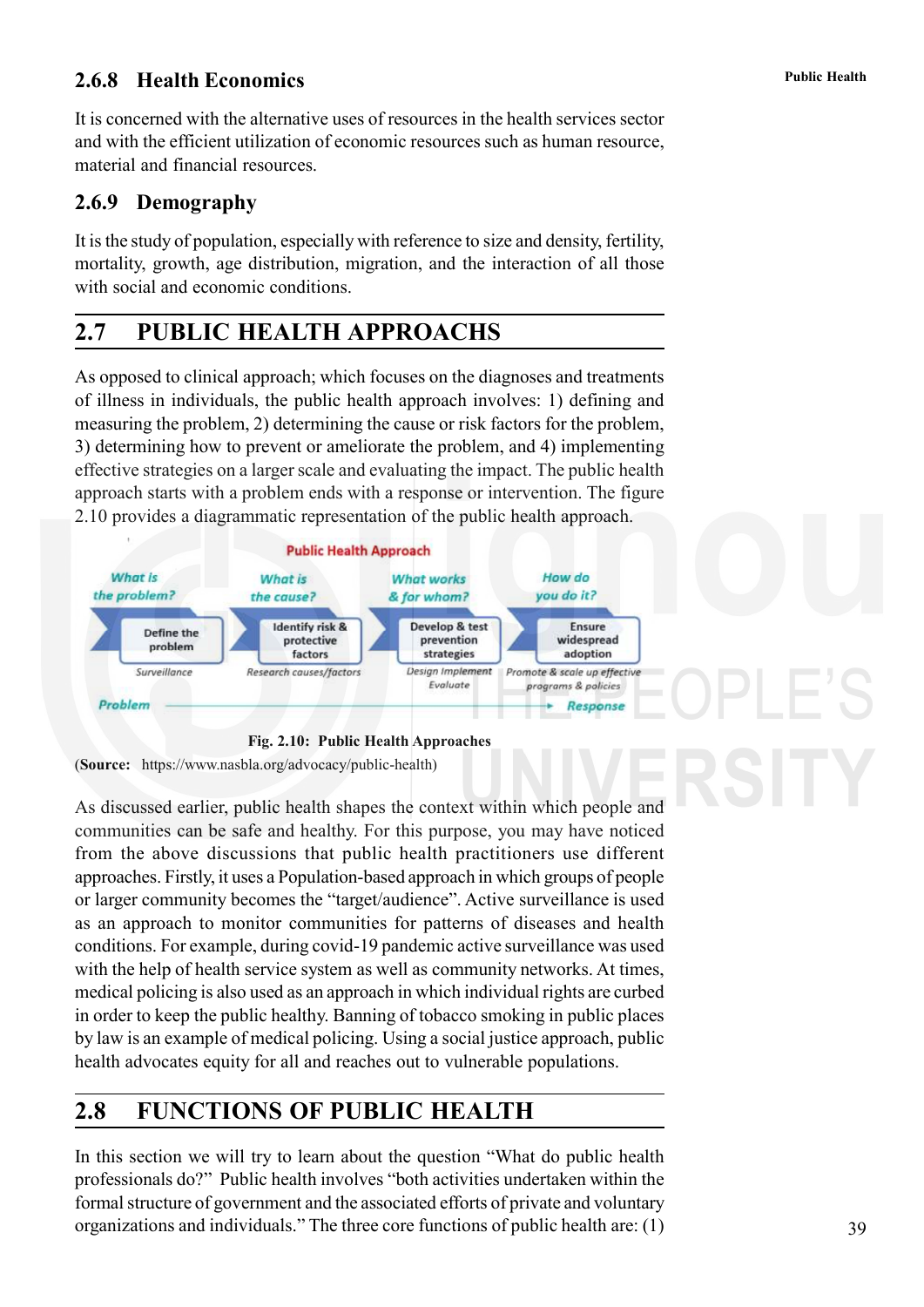**Essentials in Epidemiology and** Assessment; (2) Policy development; and (3) Assurance. Based on this, public Public Health health professionals deliver the essential services (refer Box 2.8 for details). According to Griffiths, S; Jewell, T and Donnelley, P. (2005), the practice of public health falls within the three domains – Health Protection, Health improvement and Health Service improvement (please refer figure 2.11 for more details).

#### **Box 2.8: Public Health: Core Functions and Essential Services**

#### **Assessment**

- Surveillance of disease/injury.  $\bullet$
- $\bullet$ Monitoring trends; analyzing causes; and identifying needs.

#### **Policy Development**

- Inform, educate, and empower people about health issues.  $\bullet$
- Mobilize community partnerships and actions to identify and solve health  $\bullet$ problems.
- Develop comprehensive public health policies and plans that support  $\bullet$ individual and community health efforts.
- Promote scientific basis of decision-making.  $\bullet$
- Develop and implement strategic approach.

#### **Assurance**

- $\bullet$ Enforce laws and regulations that protect health and ensure safety.
- Link people to necessary health services and assure the provision of health  $\bullet$ services when otherwise unavailable.
- Assure a competent health workforce.  $\bullet$
- Evaluate effectiveness, accessibility, and quality of personal and  $\bullet$ population-based health services.
- Research for new insights and innovative solutions to health problems.  $\bullet$ (**Source:** https://www.cdc.gov/nceh/ehs/ephli/core\_ess.htm)



**Fig. 2.11: Three Domains of Public Health**

(**Source:** Griffiths, S; Jewell, T and Donnelley, P. (2005) 'Public health in practice: the three domains of public health', Public Health, 119(10):907–13).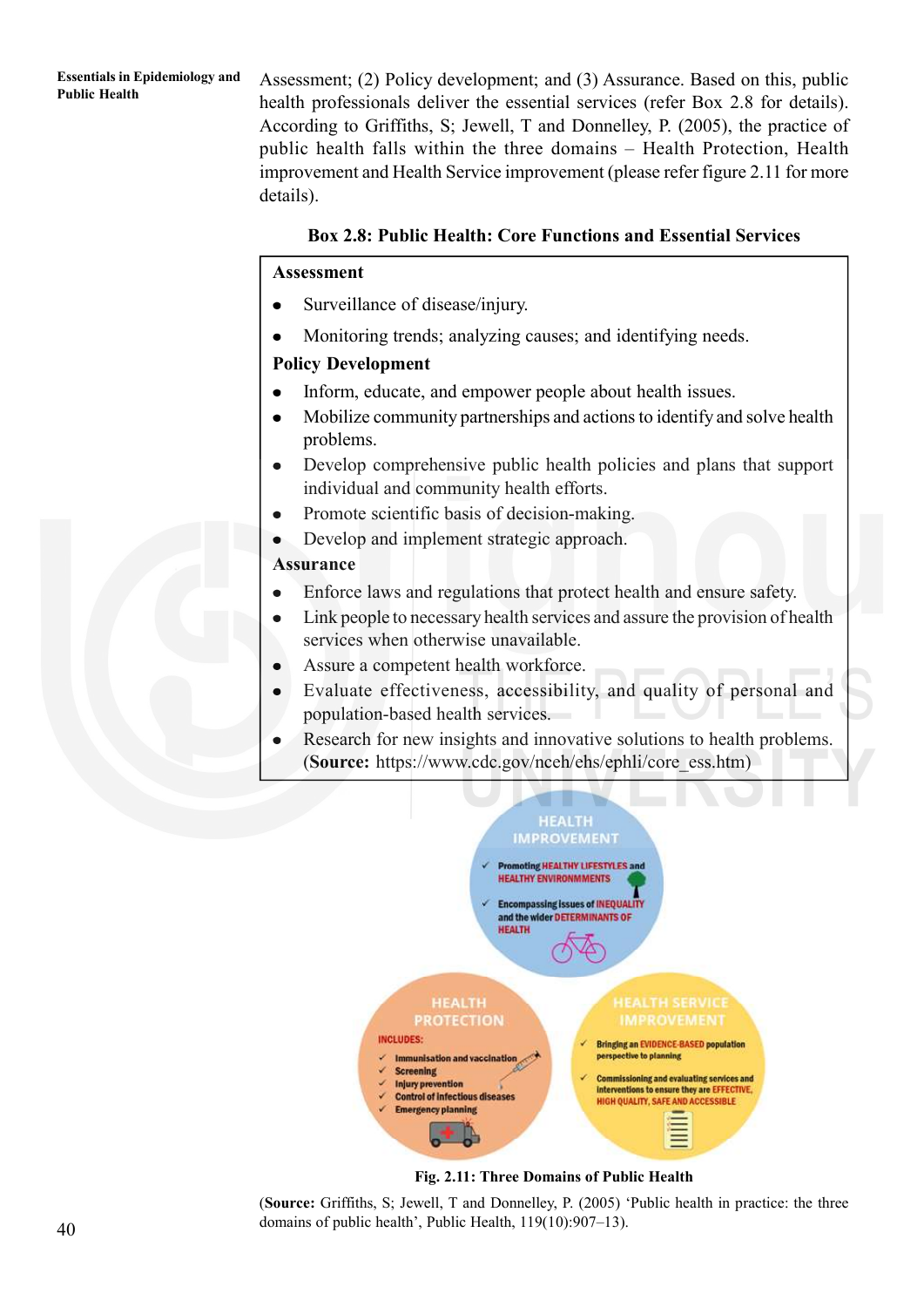# **Public Health Progress Public Health Public Health Public Health Public Health**

3) What are the various core disciplines of Public Health?

................................................................................................................. ................................................................................................................. ................................................................................................................. ................................................................................................................. .................................................................................................................

# **2.9 PUBLIC HEALTH INFRASTRUCTURE IN INDIA**

We all know that health infrastructure is an important factor in the provisioning of health care services and other related welfare services in a country. Thus, infrastructure is seen as the basic support for the delivery of public health activities. In India, health service infrastructure includes details of allopathic hospitals, hospital beds, Indian System of Medicine & Homeopathy hospitals, sub-centres (SCs), Primary Health Centres (PHC), Community Health Centres (CHC), blood banks, eye banks, and mental hospitals. Public health care infrastructure in India is organised in multiple levels as depicted in the figure 2.12. At top of the structure, we have tertiary care institutions like medical colleges and at the bottom we have primary health centres and Sub-centres to cater to the health needs of the people.





(**Source:** NHM as reproduced by Chokshi M. et.al. (2016) – Public health-care infrastructure in India).

# **2.10 PUBLIC HEALTH IN INDIA: AN OVERVIEW**

At the time of independence, India's health status was one of the worst in the world. The life expectancy at birth was estimated at 36.7 years in 1951. The infant mortality rate was as high as 146 per 1,000 in 1951. Poor socio-economic development opportunities coupled with deadly diseases kept mortality rates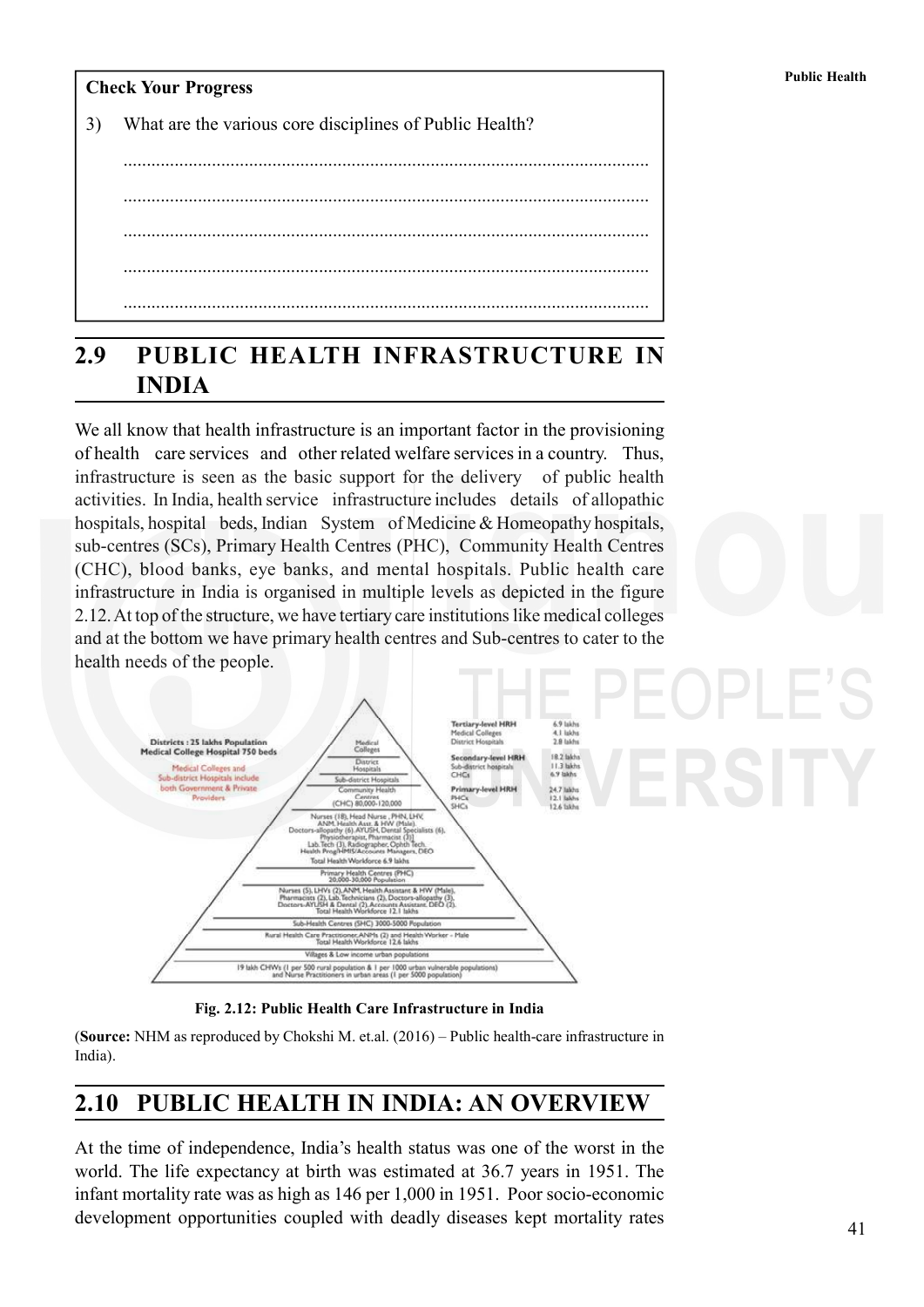**Essentials in Epidemiology and** very high. However, the improved access to healthcare services along with Public Health improved living conditions such as food supply, housing facilities, sanitation and hygiene, led to a gradual decline in deaths from infectious diseases such as smallpox, malaria, pneumonia, tuberculosis, diarrhoea, poliomyelitis, typhoid, cholera, and plague in the post independent India. Over a period of time both the life expectancy and other mortality indicators showed significant improvement. According to the latest reports the life expectancy has crossed to 67 years. Though Infant mortality rate (33 per 1000) and maternal mortality ratio (122 per one lakh live births) have come down significantly since independence it is still unacceptably high. Many diseases, such as polio, guinea worm disease, yaws, and tetanus, have been eradicated. If we look at the recent history, there have been significant improvements in the overall health status especially in the last twenty years. The recent improvements in healthcare services can partly be attributed to the National Health Mission (For details please see the box 2.9).

#### **Box 2.9: National Health Mission (NHM)**

The National Health Mission (NHM) encompasses its two Sub-Missions, the National Rural Health Mission (NRHM) and the National Urban Health Mission (NUHM). The main programmatic components include Health System Strengthening, Reproductive-Maternal- Neonatal-Child and Adolescent Health (RMNCH+A), and Communicable and Non-Communicable Diseases. The NHM envisages achievement of universal access to equitable, affordable and quality health care services that are accountable and responsive to people's needs.

#### **National Rural Health Mission**

The National Rural Health Mission (NRHM) was launched by the Hon'ble Prime Minister on 12<sup>th</sup> April 2005, to provide accessible, affordable and quality health care to the rural population, especially the vulnerable groups. The Union Cabinet vide its decision dated  $1<sup>st</sup>$  May 2013, has approved the launch of National Urban Health Mission (NUHM) as a Sub-mission of an over-arching National Health Mission (NHM), with National Rural Health Mission (NRHM) being the other Sub-mission of National Health Mission.

NRHM seeks to provide equitable, affordable and quality health care to the rural population, especially the vulnerable groups. Under the NRHM, the Empowered Action Group (EAG) States as well as North Eastern States, Jammu and Kashmir and Himachal Pradesh have been given special focus. The thrust of the mission is on establishing a fully functional, community owned, decentralized health delivery system with inter-sectoral convergence at all levels, to ensure simultaneous action on a wide range of determinants of health such as water, sanitation, education, nutrition, social and gender equality. Institutional integration within the fragmented health sector was expected to provide a focus on outcomes, measured against Indian Public Health Standards for all health facilities.

#### **National Urban Health Mission**

The National Urban Health Mission (NUHM) as a sub-mission of National Health Mission (NHM) has been approved by the Cabinet on 1st May 2013.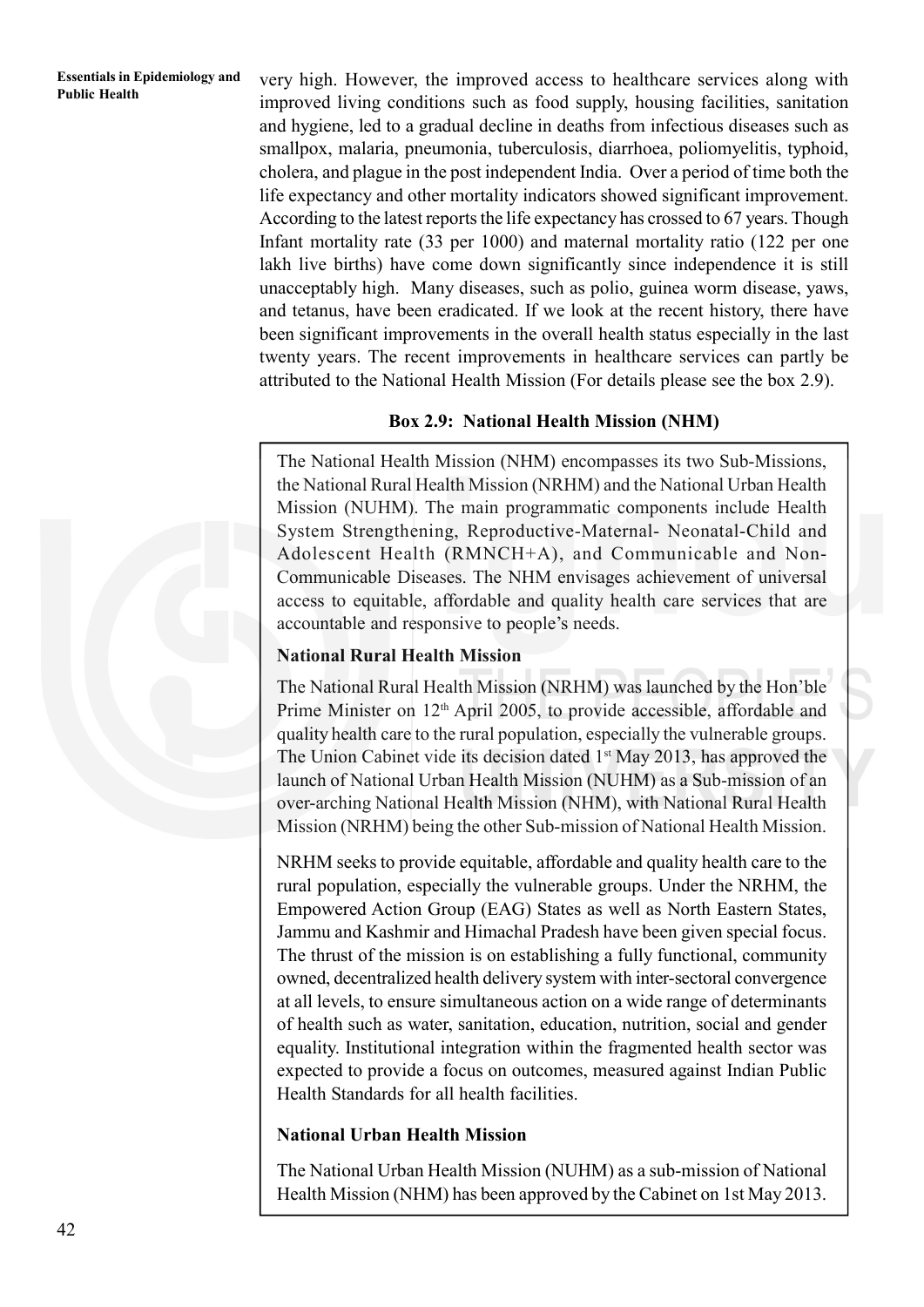NUHM envisages to meet health care needs of the urban population with the focus on urban poor, by making available to them essential primary health care services and reducing their out of pocket expenses for treatment. This will be achieved by strengthening the existing health care service delivery system, targeting the people living in slums and converging with various schemes relating to wider determinants of health like drinking water, sanitation, school education, etc. implemented by the Ministries of Urban Development, Housing and Urban Poverty Alleviation, Human Resource Development and Women and Child Development.

**Source:** https://nhm.gov.in/index4.php?lang=1&level=0&linkid= 445&lid=38

Presently, India is undergoing a health transition; demographically as well as epidemiologically. Demographic transition is characterised by mortality decline, natural increase in population size, fertility decline, urbanization and population aging. Whereas, epidemiological transition can be characterized by low mortality, high morbidity, and by the double burden of communicable diseases and noncommunicable diseases (NCDs). Though India still has heavy burden of communicable diseases such as TB and Malaria, NCDs such as heart disease, cancer, diabetes, and chronic pulmonary diseases are now the leading cause of death in India, contributing to nearly 60% of deaths. Experts have argued that presently India suffers from the triple burden of disease-communicable diseases; non-communicable diseases (NCDs) and malnutrition. The recent reports show that more than one third of the world's malnourished children live in India. In spite of government's efforts to address the malnutrition issues through massive national level programmes such as POSHAN Abhiyan, malnutrition still remains as one of the biggest developmental challenges in India.

Inadequate water, sanitation and hygiene (WASH) services have a ripple effect on almost everyone's life. According to UNICEF "Just a few years ago, in 2015, nearly half of India's population of around 568 million people suffered the indignity of defecating in fields, forests, bodies of water, or other public spaces due to lack of access to toilets. India alone accounted for 90 per cent of the people in South Asia and half of the 1.2 billion people in the world that defecated in the open. By 2019, according to the latest estimates, the number of people without access to toilets has reduced significantly by an estimated 450 million people. A tremendous achievement, only possible because of the Swaccha Bharat Mission (SBM) (Clean India Campaign)," Though the SBM is seen as a big success by international organisations such as UNICEF, its real impact on infant and child health is yet to be fully understood.

Health and nutritional statistics in India and elsewhere reflect social and economic inequities. Therefore, it is important to bear in mind that the health and nutritional inequities in India are further exacerbated by the social inequities arising out of class, caste, religion and regional disparities. Many researchers have pointed out the evident association of appallingly low health status with poor, female gender, rural place of residence, tribal ethnicity, scheduled castes (SC) and specific minority groups.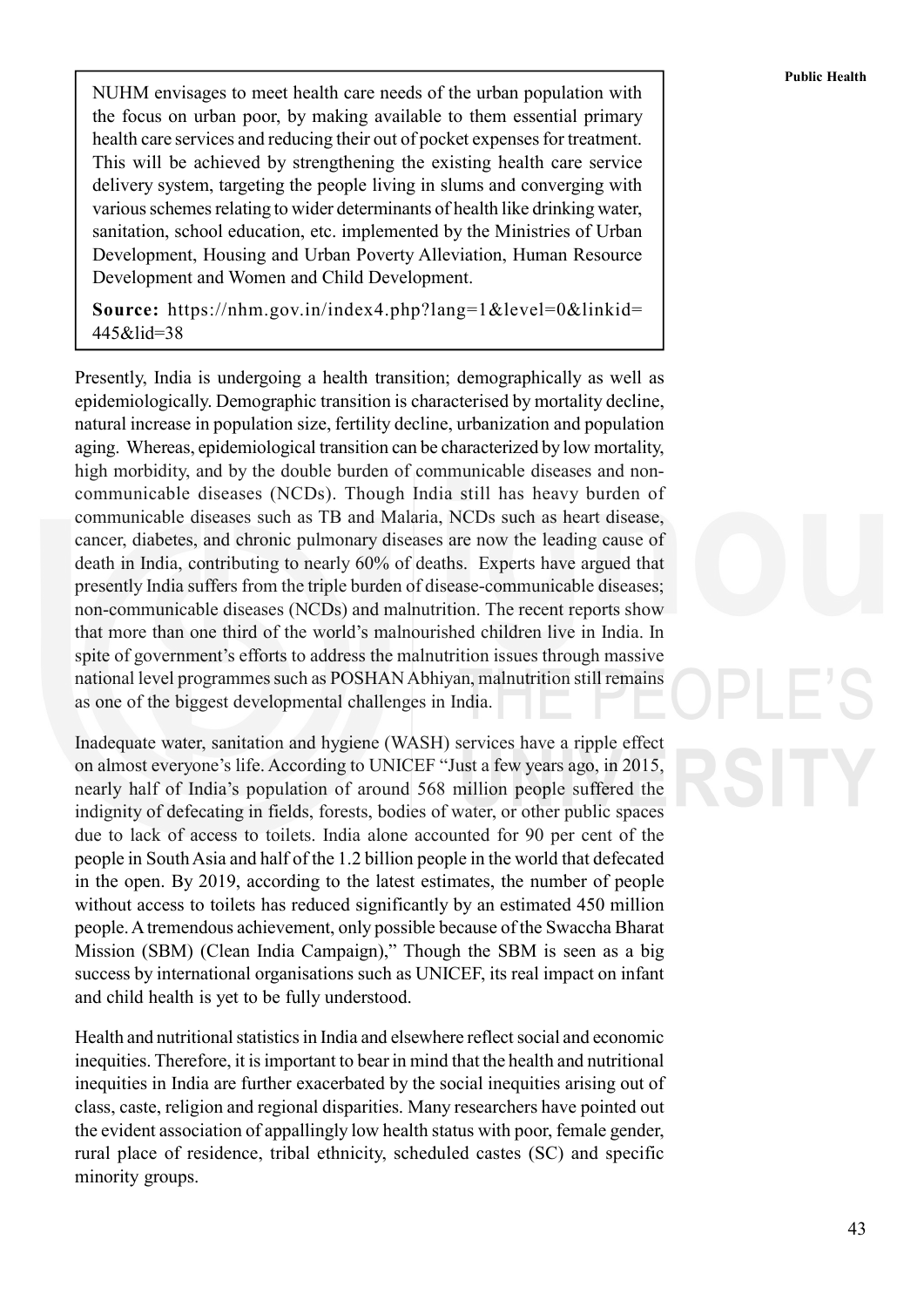Public health practice comprises of organised efforts to improve health of the communities. Public health intervention strategies are targeted to populations rather than to individuals. Therefore, public health practice is population-based. Throughout the history, public health efforts had been directed to control of communicable diseases, reduction of environmental hazards, and provision of safe drinking water to prolong human life. As it emphasises collective responsibility for health protection and disease prevention, it also recognises the key role of the state. Another important point to be kept in mind is that the epidemiological understanding is crucial to the practice of public health. Relying on the social model of health, public health professionals approach the health with the understanding that socio-economic, environmental and biologic factors interact to determine health. Therefore, a multidisciplinary/interdisciplinary understanding of health and disease is important in the practice of public health. The recent public health interventions to combat covid-19 pandemic clearly show us the importance of recognising the interlinkages between various underlying factors that influence health and disease.

## **2.12 REFERENCES**

McKeown, R.E. (2009). The Epidemiologic Transition: Changing Patterns of Mortality and Population Dynamics, *Am J Lifestyle Med*. 1: 3 (1 Suppl): 19S– 26S. doi:10.1177/1559827609335350.

Frérot, M., Lefebvre, A., Aho, S., Callier, P., Astruc, K., & Aho Glélé, L. S. (2018). What is epidemiology? Changing definitions of epidemiology 1978-2017. *PLoS one*, 13(12), e0208442. https://doi.org/10.1371/journal.pone.0208442

Porter, D. (1999). *Health, Civilization and the State: a History Public Health from Ancient to Modern Times.* London: Rutledge.

Journal of Public Health Policy Editorial (1985). The Distinction between Public Health and Community/Social/Preventive Medicine. *Journal of Public Health Policy*, 6 (4): 435-439.

George, R. (1958). *A History of Public Health*. New York: MD publications.

Porta, M. & Last, J.M. (2008)., *Dictionary of Epidemiology*, 5th edition, OUP.

UNICEF & World Health Organization. (1978). *Declaration of Alma Ata: International Conference on Primary Health Care, Alma Ata, USSR*. Geneva: World Health Organization

U.S. Institute of Medicine, Committee for the Study of the Future of Public Health (1988). *The Future of Public Health.* Washington, DC: National Academy Press.

World Health Organisation. (2018). *Essential Public Health Functions, Health Systems and Health Security: Developing, Conceptual Clarity and a WHO Roadmap for Action*. Geneva: World Health Organization.